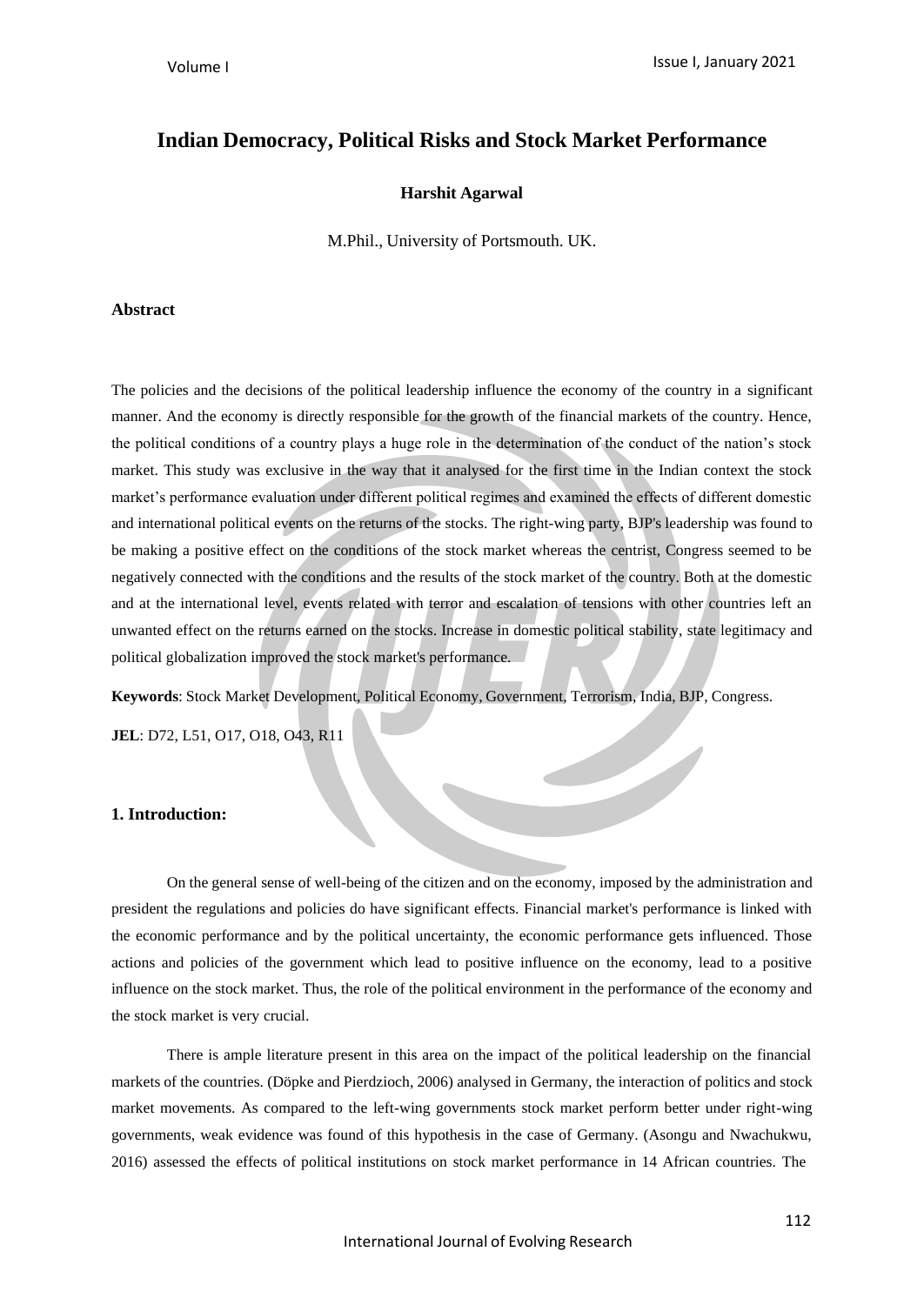findings showed that countries with democratic regimes enjoyed higher levels of financial market development compared to their counterparts with autocratic inclinations.

The behaviour of the stock markets across the countries changes during the election times in their respective countries. Many studies supported this hypothesis. (Lobo, 1999) used jump-diffusion models of daily stock returns and on the stock market returns of U.S. the impact of U.S. partisan politics and elections was analysed. The period of analysis was from 1965 to 1996. For the stock market, elections were found to be an important source of uncertainty. Relative to non-election years, in election year's stock market volatility, was found to be higher and stock returns were found to be lower. (Jensen and Schmith, 2005) analysed the impact of politics on the Brazilian stock market. The Brazilian stock market during election times was found to be more volatile and Lula's rise was found to be making a positive impact on the volatility.

The role of domestic political conditions in affecting the stock markets has also been discussed in some of the studies. (Chang, 1990) analysed the impact of the political conditions of South Korea on the South Korean stock market returns. The stock market returns were found to be highly sensitive towards the changes in domestic socio-political situations. The unfavourable political developments affected the stock market returns negatively. (Chan and John Wei, 1996) considered Honk Kong and analysed the effect of different political news in the stock market. For the Hang Seng index, the favourable political news was found to be correlated with positive returns and unfavourable news with negative returns.

Keeping in mind the high level of political corruption in India, most of the studies which have been done on India in this area have concentrated on finding the impact of political connectedness of the firms in affecting their stock market returns. (Datta and K. Ganguli, 2014) examined in India the existence of political connection of firms. Stock prices did get affected by the political connections as per the findings. (Asher and Novosad, 2017) analysed if political favouritism affects the stock prices. It was found that political favouritism leads to increased output, higher share prices and higher private sector employment of the firms. As compared to opposition candidates significantly better was the performance of the constituencies under ruling party candidates. They witnessed an increased employment rate in the private sector.

Some studies are there in the India context also which have focused upon finding the behaviour of the Indian stock market during the election times. (Savita and Ramesh, 2015) examined around general elections of 2014 the effectiveness of stock market. On the date on which election results were announced, an unexpected rise takes place in the prices of the stock and for many days the stock prices were found continue to climb upward. (Balaji, Kusuma and Kumar, 2018) examined in the pre-election and post-election period, the effect on BSE and NSE returns of the general elections. The elections were found to be making no impact in the long term, weak impact in the medium term and a large impact in the short term.

The impact of the domestic political condition on the Indian stock market was studied by (Joshi, 2013). (Joshi, 2013) did an analysis to find out the importance of economic growth and political environment for the stock market development. Political stability was found to be making a significant impact on the performance of the Indian stock market.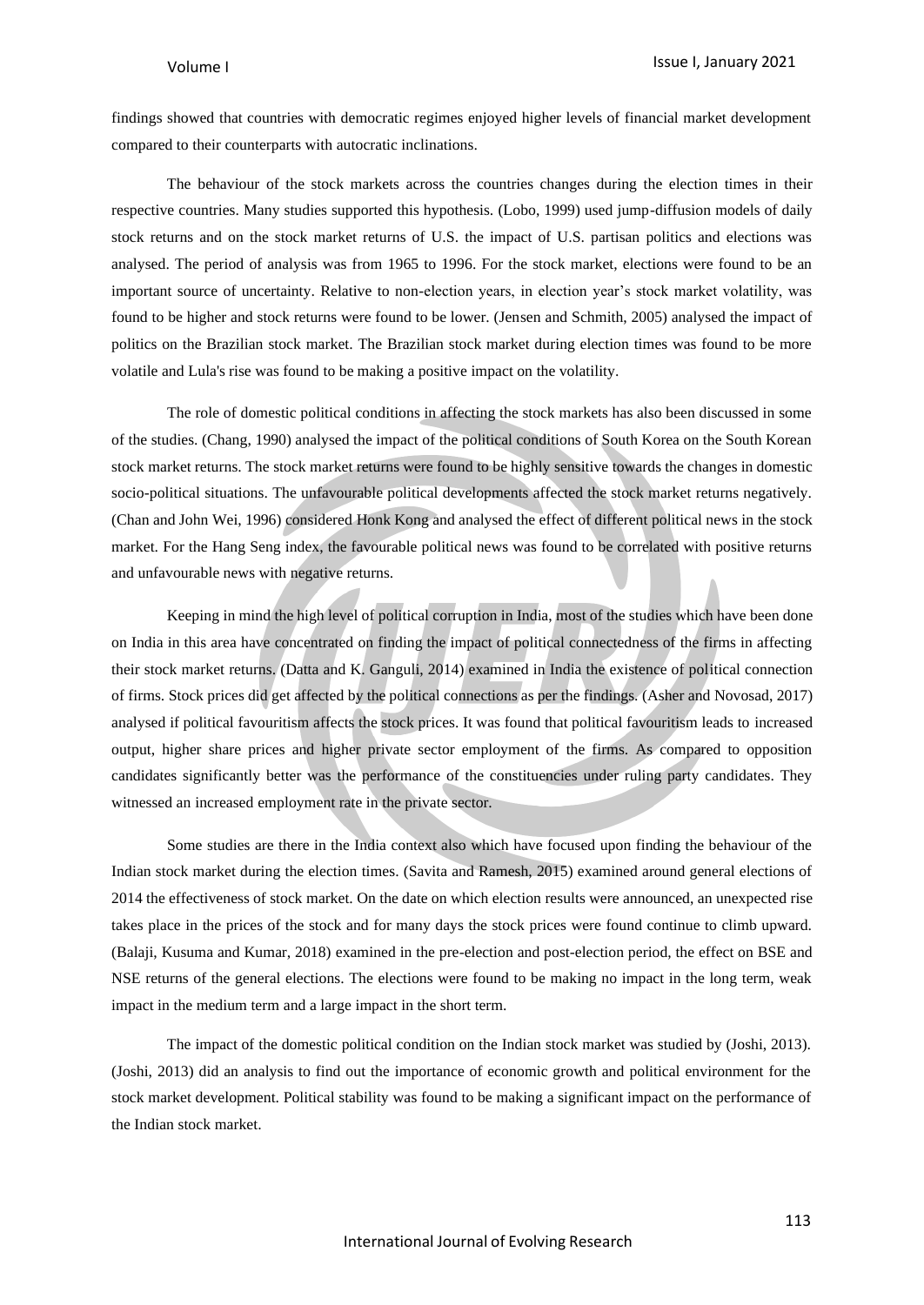From the review of the literature it is pretty clear that political factors are very crucial in determining the performance of the financial markets. Majority of the examination in this area has been done by taking different governments into consideration and differentiating them according to their ideologies and seeing their impact on the stock market performance. Unfavourable political developments affected the stock market negatively and favourable political news was found to be correlated with positive stock market returns. The stock market was found to be becoming very volatile during election times, many studies found left-wing governments to be favourable for the stock market returns and under democratic regimes as compared to dictatorships the stock market was found to be performing better.

In case of India, the studies are largely concentrated on analysing the impact of political favouritism on the stock market returns and examining the behaviour of the stock market during election times. Many studies reported that political connectedness of the firms help their stocks to perform better when the government which favours them comes into power. The short-run impact of the elections was found to be huge and long-term impact was found to be weak on the stock market performance. We found no study in the Indian context which had tried to evaluate the impact of different governments on the stock market performance. Also, we found no study in the global context as well which had taken into consideration lower level governments and had seen their aftereffects on the returns generated on the stock.

This study took the governments of different parties at the centre and at the state level in India and analyzed the stock market's effectiveness under these governments in India. We found some studies which have analysed the impact of different political events on the stock market but the events were largely concentrated on government fall downs, military coups, elections etc. Theory suggests that events like major financial decisions of governments and decisions of governments that escalate the potential of increasing tensions with other countries also affects the stock market. This study tried to fill this research gap by evaluating the impact of these events on the Indian stock market by taking both domestic and international political events into consideration.

This research will try to analyse the effects on the Indian stock market, of the political conditions prevalent in India. To study this impact we will see the impact of governments of different political parties at the centre and at the states on the efficiency of the Indian stock market. We will analyse the short-run impact of the domestic political events on the Indian stock market. The domestic political events are divided into three categories, the events related with elections and government change, the events related with major decisions taken by the government and the establishment, the decisions related with finance and other major decisions and the events related with terrorism and escalation of tensions with Pakistan. After every terrorist attack in the country, Pakistan is blamed for it and the political decisions are taken after the attacks which sometimes result in escalation of tensions with Pakistan. Since the political decisions making is involved after the terrorist attacks thus these events are kept in the category of political events. The impact of global political events was also evaluated. In the global political events, the events related with elections and government changes were considered, the events related with civil unrest and terrorism were considered and the events involving major financial decisions of the governments were considered. The impact of domestic political environment was also evaluated and the domestic political environment was represented by political stability index, political rights index, political globalisation index and state legitimacy index.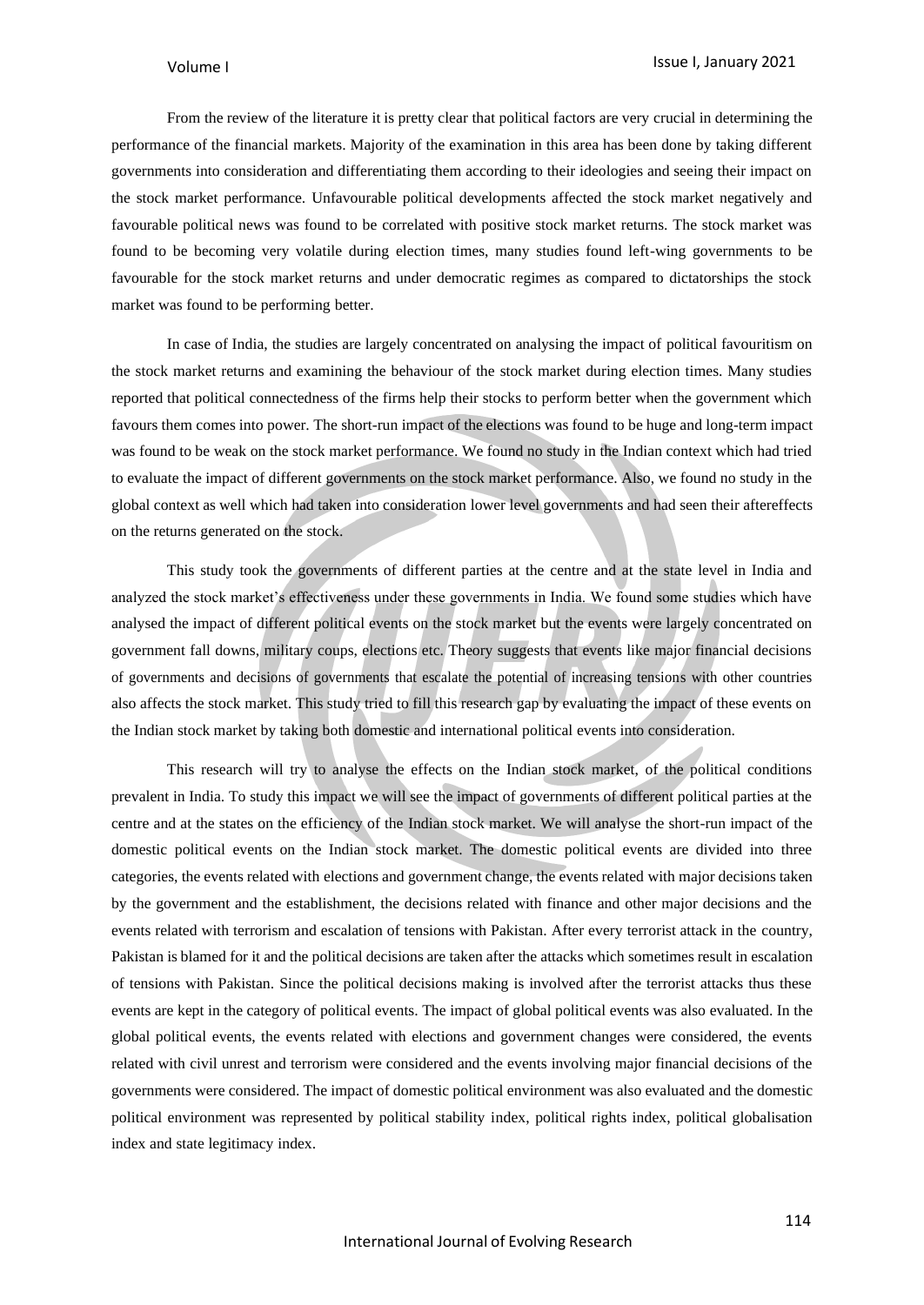The objectives of the research will be to analyse the effect of the governments of different political parties in the country at the centre and at the major states on the stock market of India, for exploring whether the governments at the major states are making a huge effect on the stock market or not, to find out which kind of political events are affecting the stock market whether the events of protests or some party winning the election make the stronger imprint on the stock market, so as to evaluate if the domestic political events are making more impact or the political events across the world cause greater mark on the Indian stock market, to examine if political environment represented by political stability, political rights, political globalization and state legitimacy has any impact on the stock market.

### **2. Indian political system:**

India is the world's largest democracy with 900 million (2019) electorate in a population of 1.3 billion. For all its flaws and faults, to the Bangladesh and Pakistan democratic failures which until 1947 were an Indian constituent, the democratic system of India stands in marked contrast. Unlike the political conditions prevalent in Britain and America which from centuries have existed in their current status only, the Indian political system, dating from the day it got independence form Britain, in 1947, is much more constructed.

The Lok Sabha, referred to as India's Lower houses, is modelled on the British House of Commons, but the federal system of government has been borrowed from the experience of Australia, Canada and United States. While in the mind of Indian constitution framers the idea of Anglo-Saxon federalism was certainly there, over the regional states there has been historical domination of the central government. Quasi-federal system the mainstream media refer to India as, "Union of States" is referred to India as by the Indian constitution.

In India, a State Party or a National party is referred to as a political party. A political party must be identified in 4 or more states and in these respective states, it needs to be the opposition party or the ruling party so as to be recognised as a National Party. In India, the major political party was the INC (Indian National Congress) and its successor following its incorporation in the year 1885. It campaigned for independence from Britain of India in its first 6 decades. With repeated success, it has sought to be the ruling party of the country since independence in 1947. As a result, the Indian congress party dominated the Lower house of the parliament for the maximum time period in the democratic history and for many years, the congress party ruled the country. Usually short but Congress was also out of power, unlike Japan whereby almost continuously the power has been possessed by the Liberal Democratic Party. Between, 1996 to 2004, 1989 to 1991 and 1977 to 1980 the congress party has been out of power at the centre. After these short periods of out of power came the disaster of 2014 when it was shattered and not just lost power. It won merely 44 seats in the 2014 elections. Its seat count was only marginally improved in the 2019 election, from 44 in 2014 it has 52 members now in the lower house of Indian parliament. It seems that the historic post-independence role of a leader is over for the Congress party.

A planned, mixed economy and moderate socialism were espoused by the original congress party. However, foreign investment, privatisation and deregulation are supported by its successor and spin-off, Congress (I). While historically the Indian politics has been dominated by the Congress party, one family has, in turn, has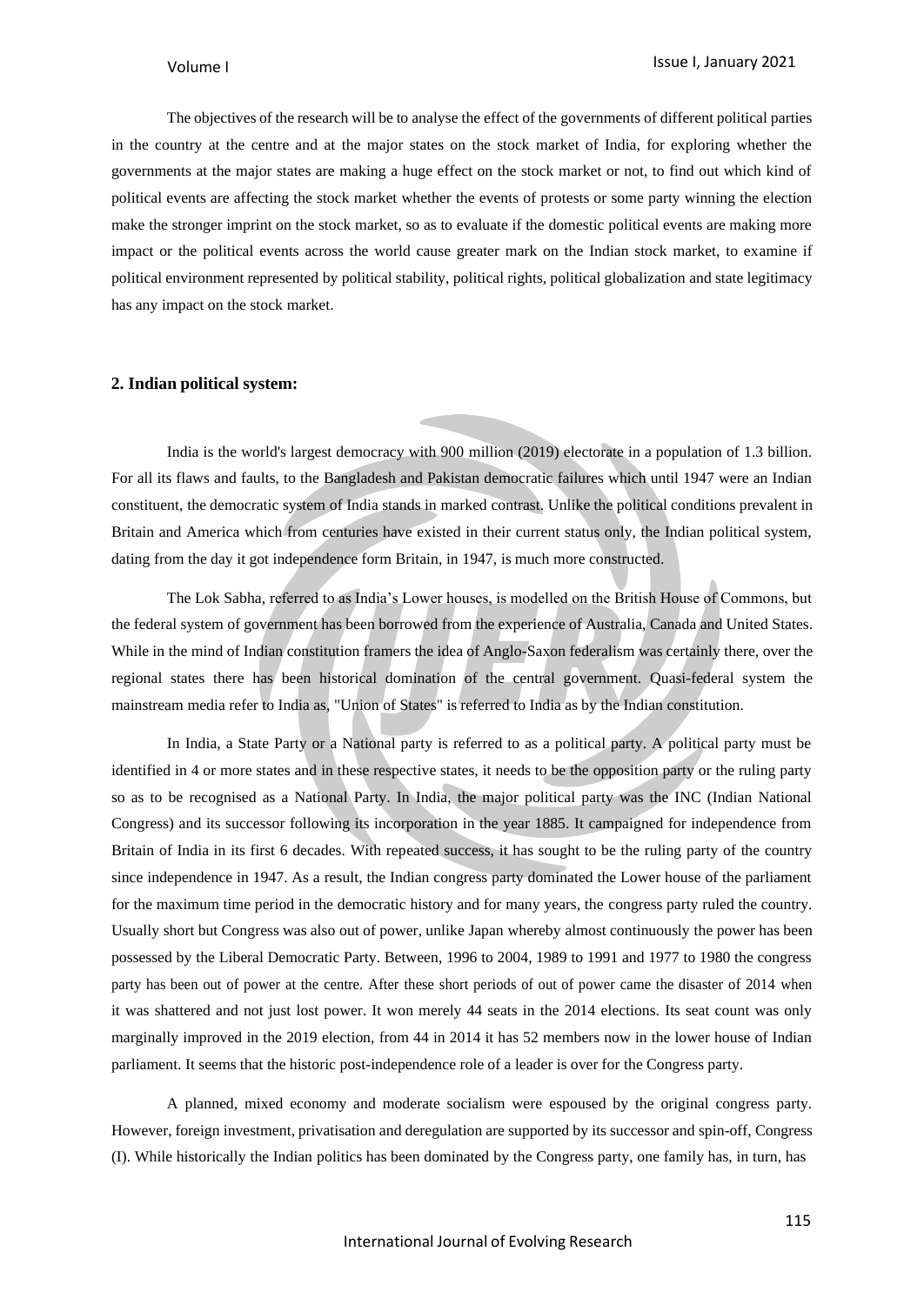dominated the leadership of the congress party. For 17 years Jawaharlal Nehru served, later Indira Gandhi his daughter became the Prime Minister, the grandson of Jawaharlal Nehru and son of Indira Gandhi, Rajiv Gandhi also became the Prime Minister as well as the top leader of the congress for a significant period, after Rajiv his wife Sonia Gandhi who was born and raised in Italy became the leader of the congress party who still holds the post of interim president of the party, Rahul Gandhi, Rajiv and Sonia's son, has also been the party president and expectations are that soon Priyanka Gandhi, the daughter of Sonia Gandhi, will take hold of the party. A group of 36 parties is embraced by the United Progressive Alliance (UPA) that is a Centre-Left political coalition, led by the Indian Congress Party.The UPA had 91 seats in the 2019 election.

Bhartiya Janta Party (BJP) is the other major political party in India but more recently established as compared to the Indian Congress Party. Created in 1980, BJP advocates strong national defence and conservative social policies. As a champion of cultural, religious and social values of the Hindu majority of the country it represents itself. Between, 1998-2004 BJP led the government with several other parties in the alliance. With an overall majority in the parliament, winning 282 seats it stormed to victory in the election of 2014. It increased this number to 303 seats in the election of 2019. The National Democratic Alliance (NDA) is a right-wing coalition of the country, the leading party in this alliance is the Bhartiya Janta Party. Currently, there are 43 parties but only 13 parties were there when the coalition was originally incorporated in the year 1998. With UPA and NDA, there are two other small national alliances as well in the country, a left front of communist leaning parties and regional parties alliance. In a democracy, for politically operating parties, the usage of recognizable symbols is important where there is illiteracy amongst a large proportion of the electorate. The Bhartiya Janta Party uses lotus as its representation and the Indian congress party uses a hand as its representation.

Both geographically and demographically India is a large country and a federal system of government is operated by it consequently. There are 37 entities in which there are 9 union territories and 28 states. Into smaller administrative divisions and districts the union territories and states are further subdivided. Uttar Pradesh (UP) is the largest of Indian state, located in the north direction of the country. With 207 million people, UP is the most populous Indian state. The state would be the 5th biggest country, if it were an independent country.

India has evolved to an immenselyy bifurcated nation from a centralised state that was dominated by 1 political party. The influence of the regional parties has increased. In most of the states, the national parties, BJP and Congress today face regional parties in the election. In a few of the 28 states, Congress and BJP share tough competition from each other.

As compared to the democracies of North America and Europe, the politics in India is corrupt and much rough. Sometimes threatening its long-standing secular and democratic ethos, regional, caste and communal tensions continue to haunt the politics of India. Beacon to democracies in many surrounding states, India remains a functioning and a vibrant democracy in spite of all its problems.

### **3. Data and Methodology:**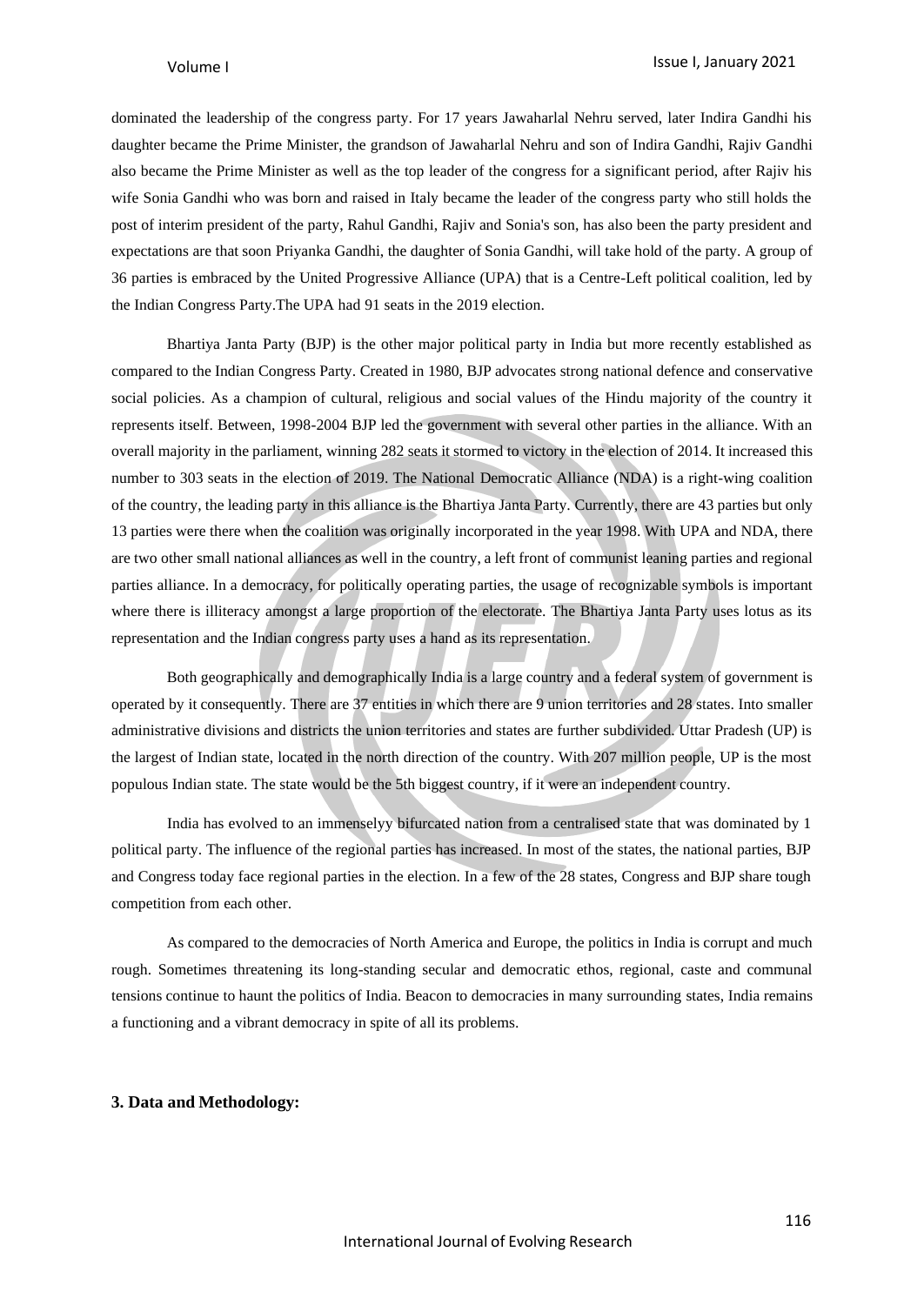The methodology used for the analysis was the Linear Regression under least square method. For modelling the relationship between one or more independent variables and a dependent variable, the method of linear regression is used. Multiple linear regression is the method in which more than one explanatory variables are used, while in simple linear regression one explanatory variable is used in the regression. Using the least square approach, linear regression models are often fitted. The unknown parameters are estimated using the method of linear least squares or ordinary least squares. Minimizing the differences between the predicted outcome and the observed responses is the goal of ordinary least squares. When the following assumptions are met with the data, the OLS estimator is consistent. The assumptions are serially uncorrelated, Homoscedastic and no perfect multicollinearity. When all the conditions for the data are met then the multiple regression is applied with the following equation.

 $YY = \beta \beta_0 + \sum_{j=LL_{nn},pp} \beta \beta_j j X_j j + \varepsilon \varepsilon$  (3.1)

where Y is the dependent variable,  $\beta_0$ , is the intercept of the model, X j corresponds to the j<sup>th</sup> explanatory variable of the model ( $j=1$  to p), and e is the random error with expectation 0 and variance  $\sigma^2$ .

For doing the event analysisthe 10-day effect was seen on the stock market by using the dummy variables of the political events. Political stability index, political rights index, political globalisation index and state legitimacy index, the data of these indices was collected from data.worldbank.org.

### **4. Empirical Estimation:**

### **4.1. Model Specification:**

Following general model specification has been used to analyse the effect of governments of different parties on the stock market, to evaluate the impact of news of domestic political events on the stock market, to find out the impact of news of different international political events on the stock market performance of Indian and to find out the influence of domestic political environment on the stock market performance:

 $SENSEX = \theta \theta_0 + \sum_{N=1}^{M=1} \theta_1 DFGS + \mu_t$  (4.1.1)

*Where, DFGs is the tenure of governments of different political parties at the centre and at states.*

" $\mathcal{H}_0$  Denotes constant or the intercept of the model."

*" is the white noise error term".*

*"* 1 *denotes the coefficient of the independent terms."*

$$
SENSEX = \theta b_0 + \sum_{N=1}^{M=1} \theta b_1 DPEs + \mu t \qquad (4.1.2)
$$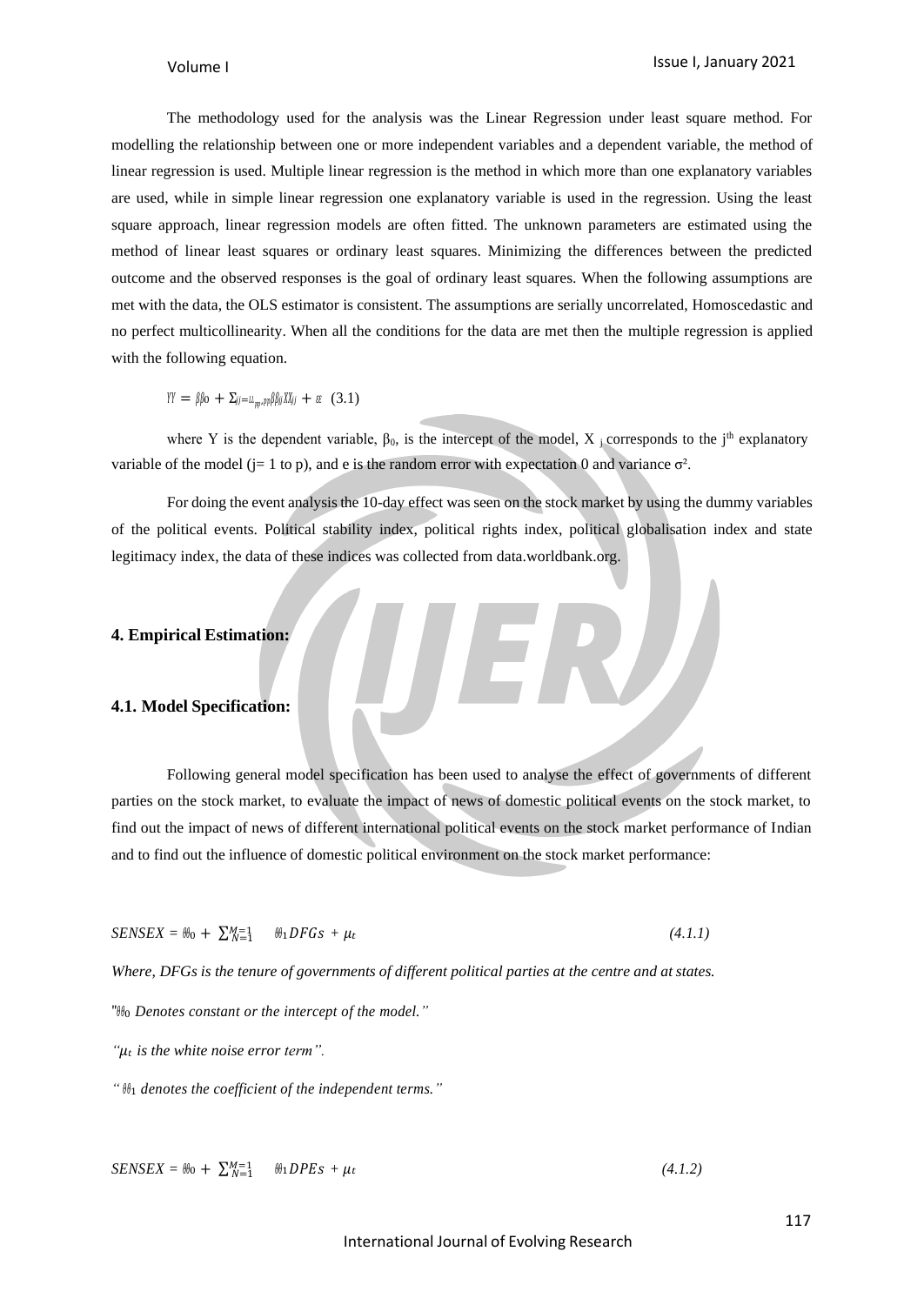#### *DPEs is the domestic political events.*

0 *Denotes constant or the intercept of the model.*

*is the white noise error term.*

1 *denotes the coefficient of the independent terms.*

$$
SENSEX = \theta t_0 + \sum_{N=1}^{M=1} \theta t_1 IPES + \mu t \tag{4.1.3}
$$

*IPEs is the international political events.*

0 *Denotes constant or the intercept of the model.*

*is the white noise error term.*

1 *denotes the coefficient of the independent terms.*

$$
SENSEX = \theta_{00} + \sum_{N=1}^{M=1} \theta_{01}PSI + \sum_{N=1}^{M=1} \theta_{02}PRI + \sum_{N=1}^{M=1} \theta_{03}PGI + \sum_{N=1}^{M=1} \theta_{04}SLI + \mu_{0}
$$
\n(4.1.4)  
\nWhere, PSI is the political stability index.  
\n
$$
PGI is the political globalization index.
$$
  
\nSLI is the state legitimateity index.  
\n
$$
\theta_{01} \theta_{02} \theta_{03} \theta_{13} + \theta_{03} \theta_{14} \theta_{04} \theta_{15} \theta_{16}
$$
\n
$$
\theta_{11} \theta_{03} \theta_{04} \theta_{15} \theta_{17} \theta_{18} \theta_{19} \theta_{10}
$$
\n(4.1.4)  
\n
$$
\theta_{01} \theta_{05} \theta_{16} \theta_{17} \theta_{18} \theta_{19} \theta_{10}
$$
\n(4.1.5)  
\n
$$
\theta_{01} \theta_{03} \theta_{14} \theta_{15} \theta_{17} \theta_{18} \theta_{19}
$$
\n(4.1.6)  
\n
$$
\theta_{01} \theta_{03} \theta_{15} \theta_{16} \theta_{17} \theta_{18} \theta_{19}
$$
\n(4.1.7)  
\n
$$
\theta_{03} PGI + \sum_{N=1}^{M=1} \theta_{03} PGI + \sum_{N=1}^{M=1} \theta_{04} SUI + \mu_{05}
$$
\n(4.1.8)

# **4.2. Stock Market performance under governments of different political parties at the centre and at states:**

Table 4.2.1 presented the outcome of the efficiency of the Indian stock market under the tenures of different political parties at the centre and at the states. The significance analysis suggested that not just the governments at the centre but governments at different states are also crucial in the determination Nation's stock market capability . The states which have very less contribution to the GDP of the country, the governments of those states were also found to be significant in affecting the stock market of the country. The two major national parties of the country, Congress and BJP were found to be sharing different relationships with the country's stock market.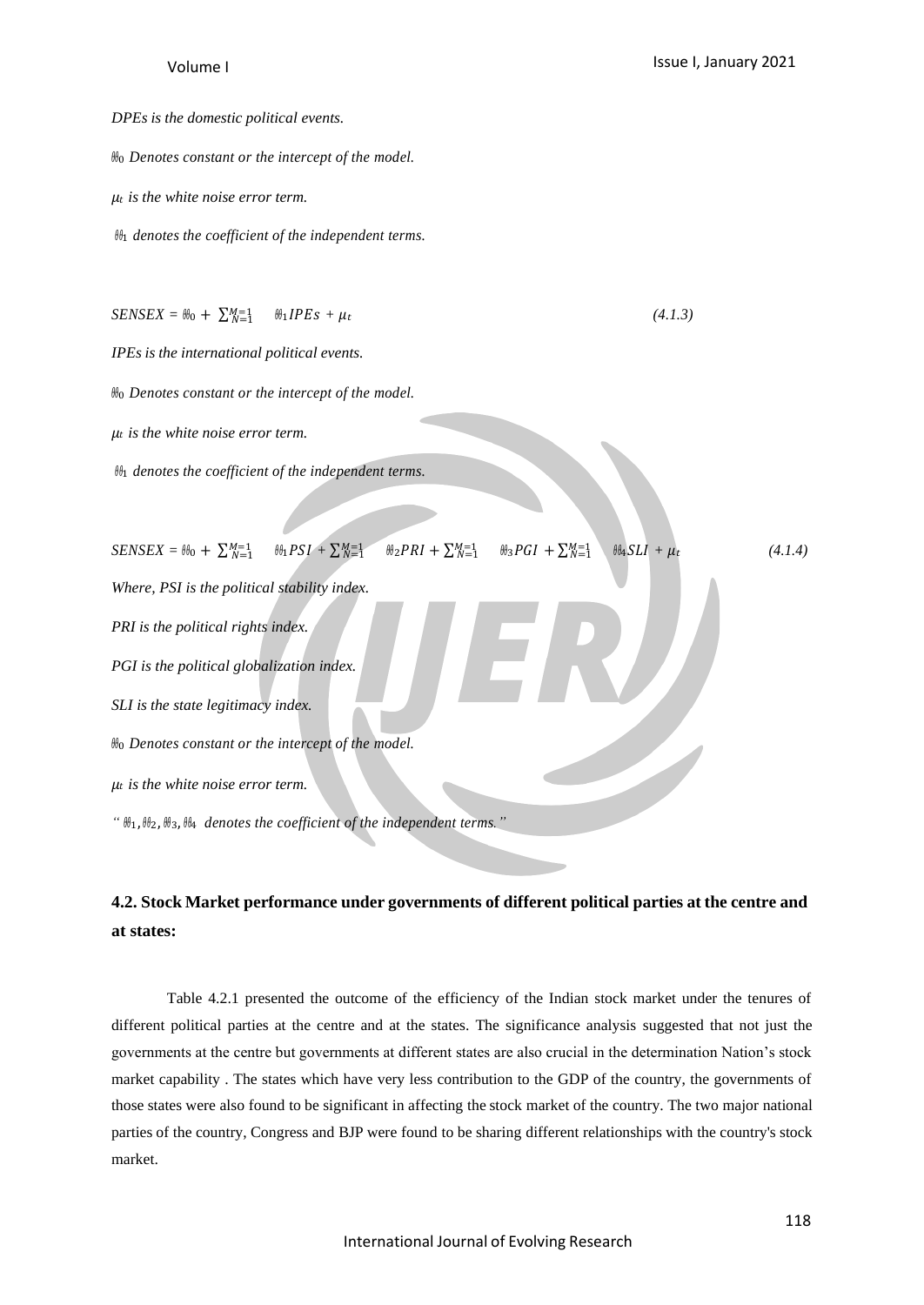May it is at the centre or at major states, the Congress regimes seemed to be making a bad impact on the growth of the Indian stock market, while the regimes of the BJP at the centre and at the states as well found to help the stock market in its growth. Except for Delhi, Assam, Chhattisgarh, Uttarakhand, Pondicherry, Meghalaya, Manipur and Arunachal Pradesh, everywhere the congress regimes found to affect the stock market negatively. Except for Delhi, everywhere the regimes of BJP shared a positive relationship with the country's stock market. The communist regimes in the country also seemed to be affecting the country's stock market negatively, the regimes of Communist party of India in the major state of West Bengal where it had ruled for most of the period affected the country's stock market performance negatively. It Tripura as well, the regimes of Communist Party of India shared a negative relationship with the stock market of the country. However, in Kerala, the regimes of Communist Party of India shared a significant positive relationship with the country's stock market. The regimes of less established and smaller parties were also found to be deteriorating the performance of the country's stock market. The examples of such regimes are Janata Dal and Samajwadi Party regimes at the centre, Janata Dal regime in Uttar Pradesh, Janata Party regime in Karnataka, Janata Dal and RJP regimes in Gujarat, TDP regime in Andhra Pradesh, Janata Dal, HVP and INLD regimes in Haryana, Janata Dal regime in Odisha, NNDP and UDP regimes in Nagaland and MPC regime in Mizoram.

| Table 4.2.1: Performance of SENSEX under different political parties' governments.                 |                              |
|----------------------------------------------------------------------------------------------------|------------------------------|
| Centre                                                                                             |                              |
| Congress (Jan 1980 - Oct 1984, Dec 1984 - Dec 1989, June 1991 - May 1996, May<br>$2004 - May 2014$ | $-6729.70***$<br>$(-6.97)$   |
| BJP (May 1996 - June 1996, March 1998 - May 2004, May 2014 - October 2019)                         | 10165.11***<br>(10.56)       |
| Janata Dal (Dec 1989 – Nov 1990, June 1996 – April 1997, April 1997 – March 1998)                  | $-7083.63***$<br>$(-3.77)$   |
| Samajwadi Janata Party (Nov 1990 - June 1991)                                                      | $-8214.09**$<br>$(-2.16)$    |
| Maharashtra                                                                                        |                              |
| Congress (9 June 1980 - 14 March 1995)                                                             | $-13039.36***$<br>$(-16.00)$ |
| Shivsena-BJP (14 March 1995 - 17 October 1999)                                                     | $-6463.53***$<br>$(-4.33)$   |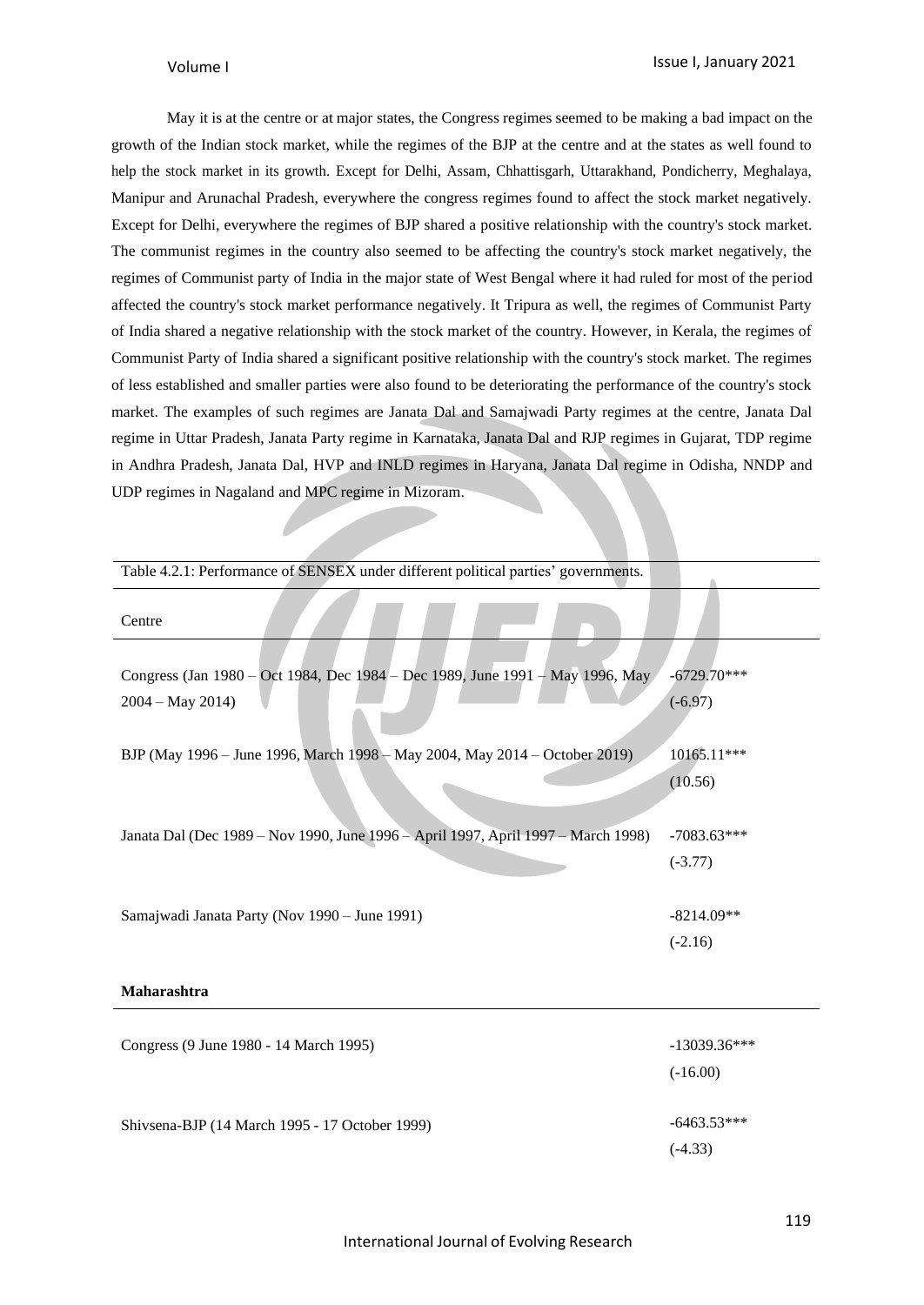| Congress-NCP (18 October 1999 - 26 September 2014) | $4014.12***$           |
|----------------------------------------------------|------------------------|
|                                                    | (4.04)                 |
| BJP-Shivsena (31 October 2014 - 8 November 2019)   | 25354.41***<br>(27.75) |

# **Tamil Nadu**

| AIADMK (9 June 1980 - 15 November 1984, 10 February 1985 - 30 January 1988, 24<br>June 1991 - 12 May 1996, 14 May 2001 - 12 May 2006, 16 May 2011 - 15 February | 3177.88***<br>(3.11)    |
|-----------------------------------------------------------------------------------------------------------------------------------------------------------------|-------------------------|
| 2017)                                                                                                                                                           |                         |
|                                                                                                                                                                 |                         |
|                                                                                                                                                                 |                         |
| DMK (27 January 1989 - 30 January 1991, 13 May 1996 - 13 May 2001, 13 May 2006<br>$-15$ May 2011)                                                               | $-1757.41$<br>$(-1.67)$ |
|                                                                                                                                                                 |                         |
| <b>Uttar Pradesh</b>                                                                                                                                            |                         |
| Congress (9 June 1980 - 5 December 1989)                                                                                                                        | $-11670.62***$          |
|                                                                                                                                                                 | $(-11.52)$              |
|                                                                                                                                                                 |                         |
| Janata Dal (December 1989 - June 1991)                                                                                                                          | $-8549.91***$           |
|                                                                                                                                                                 | $(-3.45)$               |
| BJP (June 1991 - December 1992, September 1997 - March 2002, March 2017 -                                                                                       | 4909.22***              |
| Present)                                                                                                                                                        | (4.24)                  |
|                                                                                                                                                                 |                         |
| SP (December 1993 - June 1995, August 2003 - May 2007, March 2012 - March 2017)                                                                                 | $8015.01***$            |
|                                                                                                                                                                 | (7.64)                  |
| BSP (June 1995 - October 1995, March 1997 - September 1997, May 2002 - August                                                                                   | 3477.52***              |
| 2003, May 2007 - March 2012)                                                                                                                                    | (2.76)                  |
|                                                                                                                                                                 |                         |
| Karnataka                                                                                                                                                       |                         |
| Congress (January 1980 - January 1983, November 1989 - December 1994)                                                                                           | $-100.19$               |
|                                                                                                                                                                 | $(-0.10)$               |
|                                                                                                                                                                 |                         |

Janata Party (January 1983 – December 1984, March 1985 - April 1989) -10484.18\*\*\*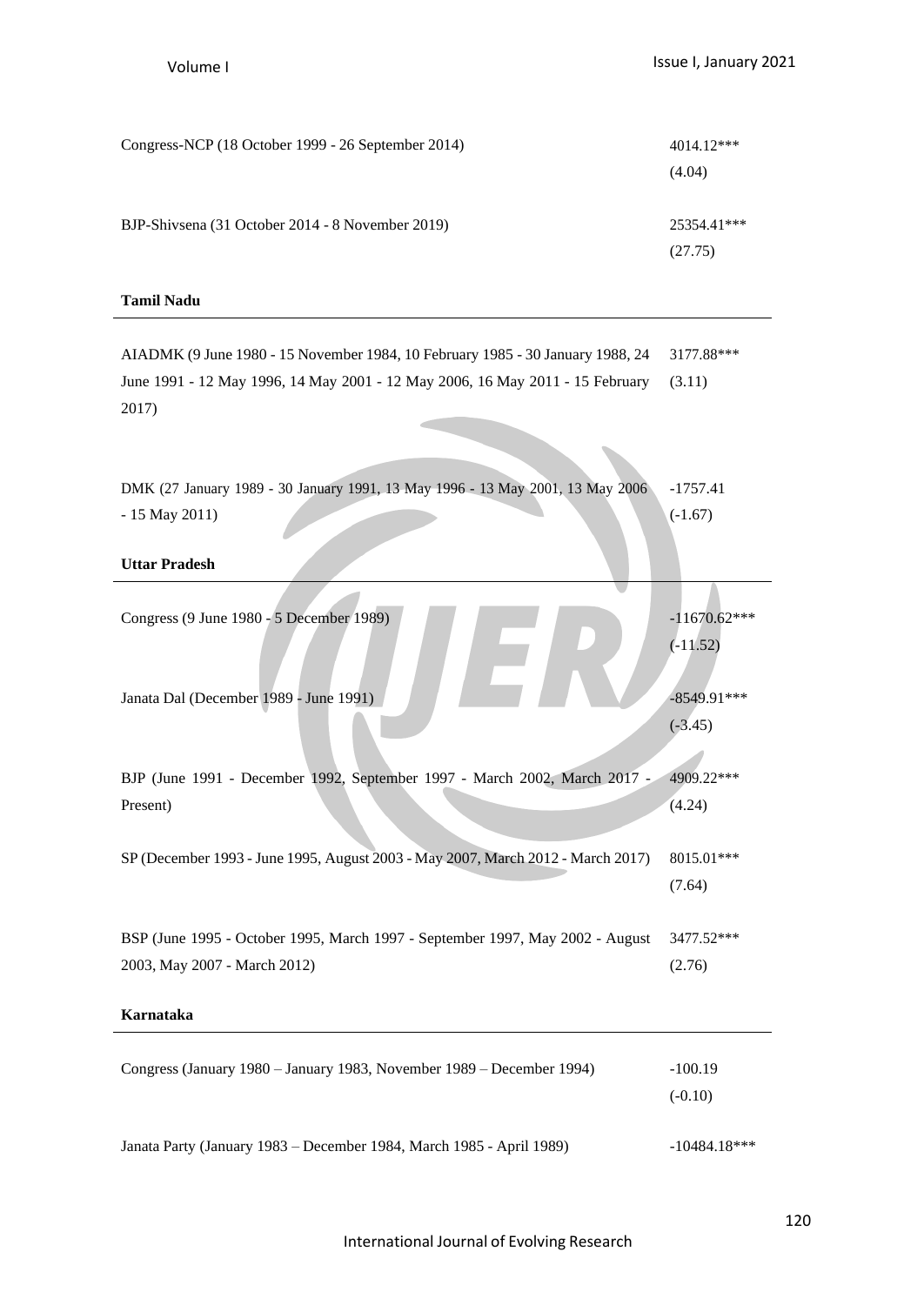|                                                                                                    | $(-8.39)$            |
|----------------------------------------------------------------------------------------------------|----------------------|
| Janata Dal (December 1994 - October 1999, February 2006 – October 2007, May 2018<br>$-$ July 2019) | 2207.39*<br>(1.80)   |
| BJP (May 2008 - May 2013)                                                                          | 9964.59***<br>(7.36) |

# **Gujarat**

| Congress (7 June 1980 - 3 March 1990, 17 February 1994 - 13 March 1995)                            | $-11711.50***$<br>$(-12.26)$ |
|----------------------------------------------------------------------------------------------------|------------------------------|
| Janata Dal (March 1990 - October 1990, October 1990 - February 1994)                               | $-7860.55***$<br>$(-4.95)$   |
| BJP (March 1995 - September 1996, March 1998 - Present)                                            | 13608.21***<br>(17.60)       |
| RJP (October 1996 - March 1998)<br><b>West Bengal</b>                                              | $-5851.37**$<br>$(-2.29)$    |
| CPI (Jan 1980 - May 2011)                                                                          | $-22146.30***$<br>$(-34.63)$ |
| TMC (May 2011 - Present)                                                                           | 22102.77***<br>(34.83)       |
| Rajasthan                                                                                          |                              |
| Congress (June 1980 - March 1990, Dec 1998 - Dec 2003, Dec 2008 - Dec 2013, Dec<br>2018 - Present) | $-2319.17**$<br>$(-2.37)$    |
| BJP (March 1990 - Dec 1992, Dec 1992 - Nov 1998, Dec 2003 - Dec 2008, Dec 2013<br>- Dec 2018)      | 6011.49***<br>(6.36)         |

# **Andhra Pradesh**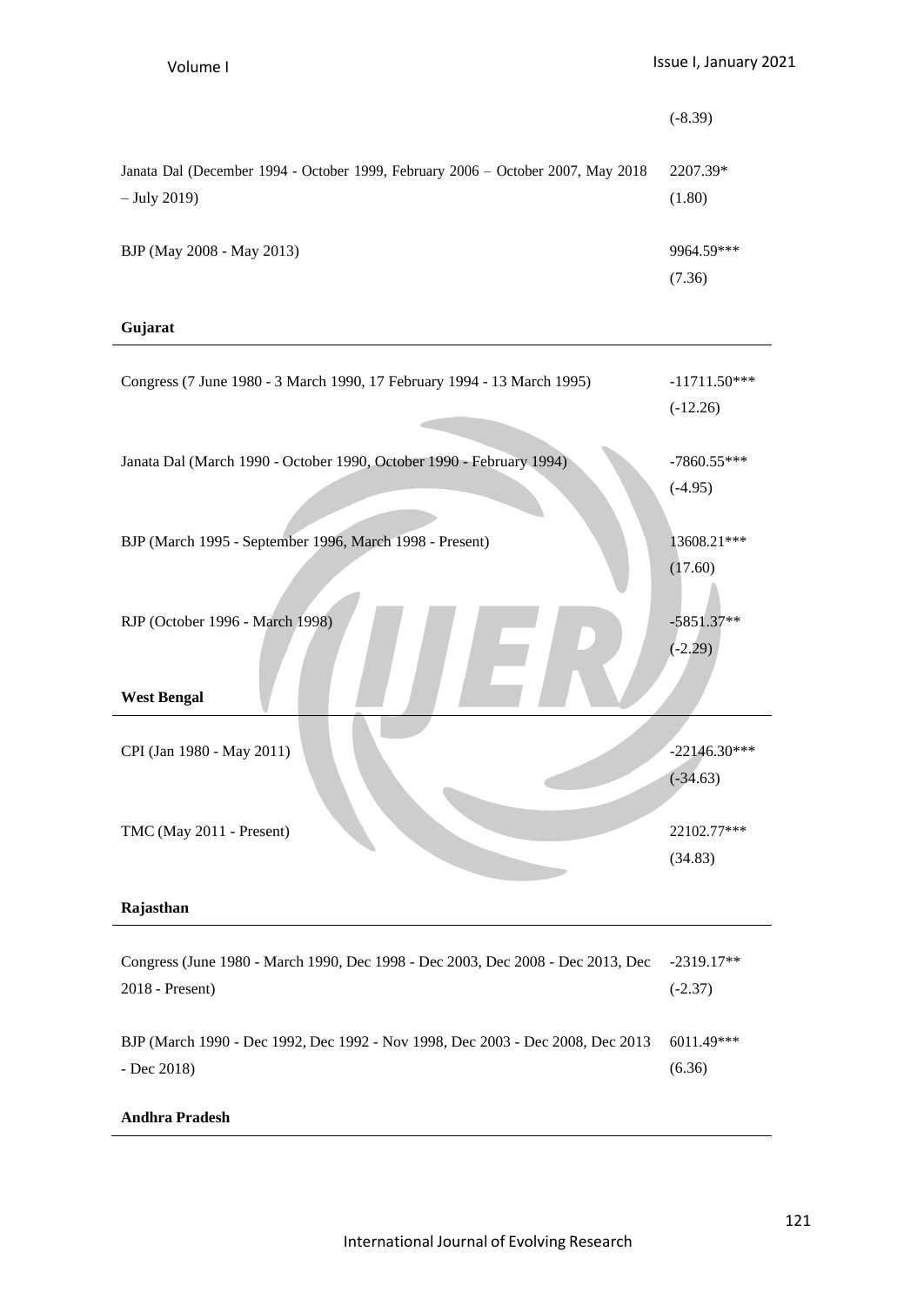| Congress (Oct 1980 - Jan 1983, Dec 1989 - Dec 1994, May 2004 - Mar 2014) | $-215.13$      |
|--------------------------------------------------------------------------|----------------|
|                                                                          | $(-0.22)$      |
| TDP (Jan 1983 - Dec 1989, Dec 1994 - May 2004)                           | $-11764.85***$ |
|                                                                          | (-14.08)       |

# **Madhya Pradesh**

| Congress (June 1980 - Mar 1990, Dec 1993 - Dec 2003, Dec 2018 - Present)                                               | $-11739.46***$<br>$(-14.32)$ |
|------------------------------------------------------------------------------------------------------------------------|------------------------------|
| BJP (March 1990 - Dec 1992, Dec 2003 - Dec 2018)                                                                       | 12970.95***<br>(16.53)       |
| <b>Kerala</b>                                                                                                          |                              |
| CPI (Jan 1980 - Oct 1981, Mar 1987 - June 1991, May 1996 - May 2001, May 2006 -<br>May 2011, May 2016 - Present)       | 3447.22***<br>(3.57)         |
| Congress (Dec 1981 - Mar 1982, May 1982 - Mar 1987, June 1991 - May 1996, May<br>2001 - May 2006, May 2011 - May 2016) | $-3298.69***$<br>$(-3.41)$   |
| <b>Delhi</b>                                                                                                           |                              |
| BJP (Dec 1993 - Dec 1998)                                                                                              | $-6518.27***$<br>$(-4.54)$   |
| Congress (Dec 1998 - Dec 2013)                                                                                         | 2357.34**<br>2.35)           |
| AAP (Dec 2013 - Feb 2014, Feb 2015 - Present)                                                                          | 24924.22***<br>(26.57)       |
| Haryana                                                                                                                |                              |
| Congress (Jan 1980 - June 1987, July 1991 - May 1996, March 2005 - Oct 2014)                                           | $-3150.03***$<br>$(-3.23)$   |

Janata Dal (June 1987 - Mar 1991) -9424.17\*\*\*

(-5.88)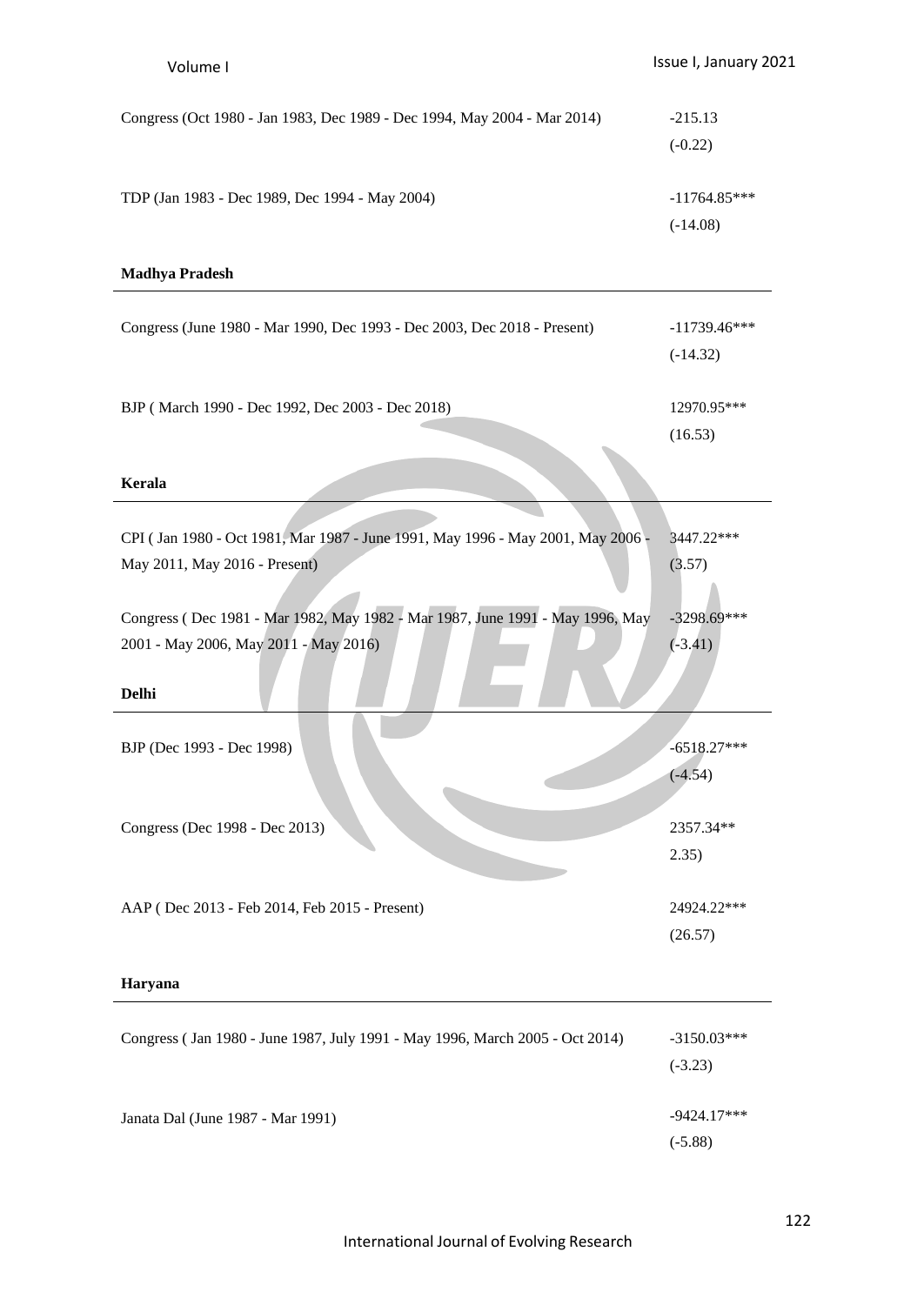| HVP (May 1996 - July 1999)  | $-6214.44***$ |
|-----------------------------|---------------|
|                             | $(-3.52)$     |
|                             |               |
| INLD (July 1999 - Mar 2005) | $-5789.80***$ |
|                             | $(-4.23)$     |
|                             |               |
| BJP (Oct 2014 - Present)    | 25348.29***   |
|                             | (28.26)       |
|                             |               |

# **Bihar**

| Congress (June 1980 - Mar 1990)                                                                  | $-11757.03***$<br>$(-11.76)$ |
|--------------------------------------------------------------------------------------------------|------------------------------|
| Janata Dal (Mar 1990 - Mar 1995, April 1995 - July 1997, Nov 2005 - Present)                     | 13206.06***<br>(17.07)       |
| RJD (July 1997 - Feb 1999, Mar 1999 - Mar 2005)<br>Punjab                                        | $-6399.35***$<br>$(-5.32)$   |
|                                                                                                  |                              |
| Congress (June 1980 - Oct 1983, Feb 1992 - Feb 1997, Feb 2002 - Mar 2007, Mar<br>2017 - Present) | $-499.50$<br>$(-0.50)$       |
|                                                                                                  |                              |
| Akali Dal (Sep 1985 - June 1987, Feb 1997 - Feb 2002, Mar 2007 - Mar 2017)                       | 6598.13***                   |
|                                                                                                  | (7.00)                       |
| Odisha                                                                                           |                              |
| Congress (June 1980 - Mar 1990, Mar 1995 - Mar 2000)                                             | $-12373.08***$               |
|                                                                                                  |                              |
|                                                                                                  | $(-14.76)$                   |
|                                                                                                  |                              |
| Janata Dal (Mar 1990 - Mar 1995)                                                                 | $-7678.41***$                |
|                                                                                                  | $(-5.39)$                    |
| BJD (Mar 2000 - Present)                                                                         | 15240.28***                  |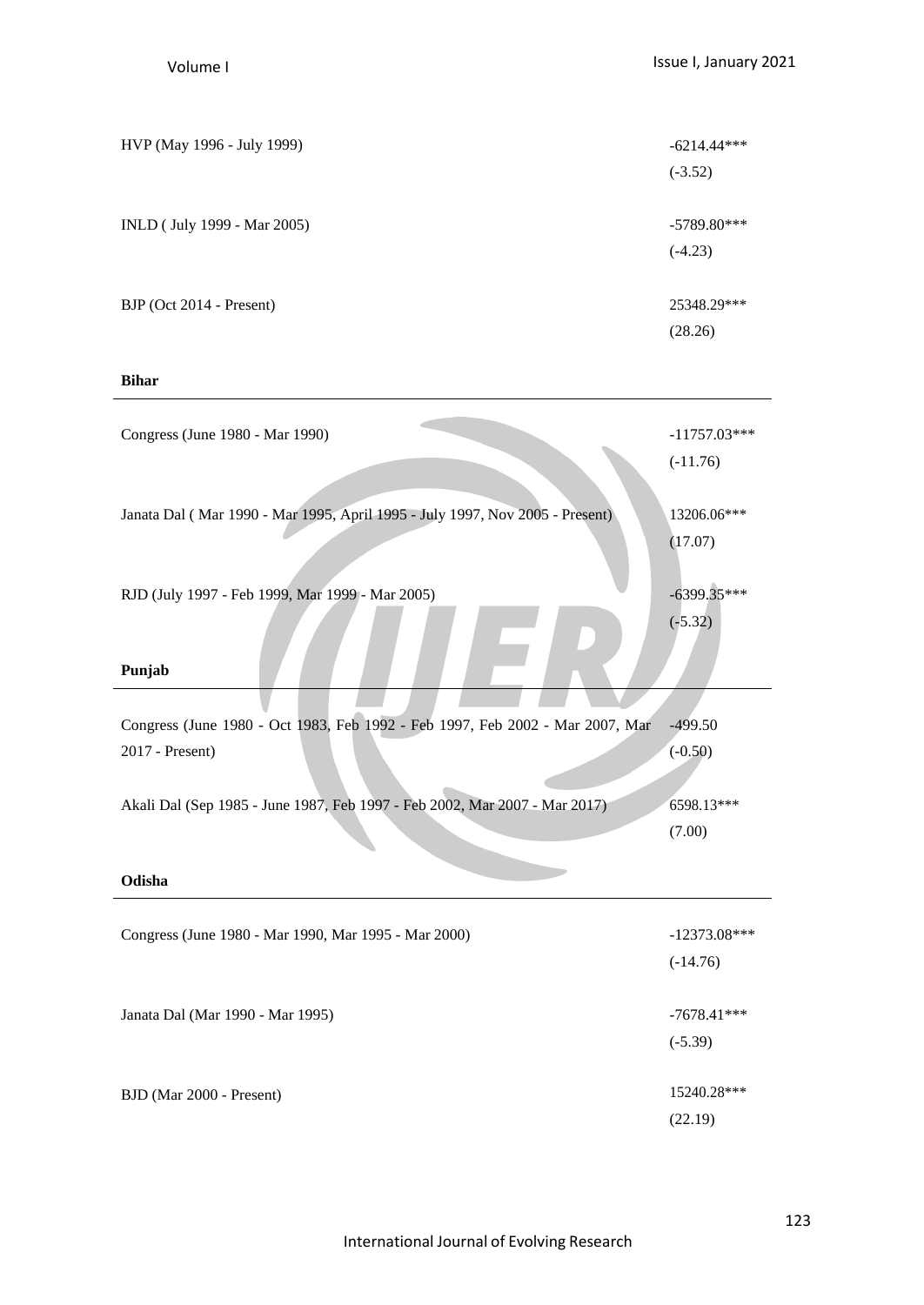# **Assam**

| Congress (Dec 1980 - June 1981, Jan 1982 - Feb 1983, June 1991 - May 1996, May<br>2001 - May 2016) | 2841.75***<br>(2.91)       |
|----------------------------------------------------------------------------------------------------|----------------------------|
| AGP (Dec 1985 - Nov 1990, May 1996 - May 2001)                                                     | $-9348.43***$<br>$(-8.97)$ |
| BJP (May 2016 - Present)                                                                           | 26450.08***<br>(21.43)     |
| Chattisgarh                                                                                        |                            |
| Congress (Nov 2000 - Dec 2003, Dec 2018 - Present)                                                 | 2256.33<br>(1.40)          |
| BJP (Dec 2003 - Dec 2018)                                                                          | 15860.76***<br>(22.63)     |
| <b>Jharkhand</b>                                                                                   |                            |
| BJP (Nov 2000 - Sep 2006, Sep 2010 - Jan 2013, Dec 2014 - Dec 2019)                                | 12291.67***<br>(14.07)     |
| JMM (Aug 2008 - Jan 2009, Dec 2009 - June 2010, July 2013 - Dec 2014)                              | 10977.03***<br>(5.71)      |
| <b>Uttarakhand</b>                                                                                 |                            |
| BJP (Nov 2000 - Mar 2012, Mar 2007 - Marc 2012, Mar 2017 - Present)                                | 13594.78***<br>(13.83)     |
| Congress (Mar 2002 - Mar 2007, Mar 2012 - Mar 2016, May 2016 - Mar 2017)                           | 8087.25***<br>(7.63)       |
| <b>Himachal Pradesh</b>                                                                            |                            |
| Congress (Feb 1980 - Mar 1990, Dec 1993 - Mar 1998, Mar 2003 - Dec 2007, Dec<br>2012 - Dec 2017)   | $-3268.46***$<br>$(-3.29)$ |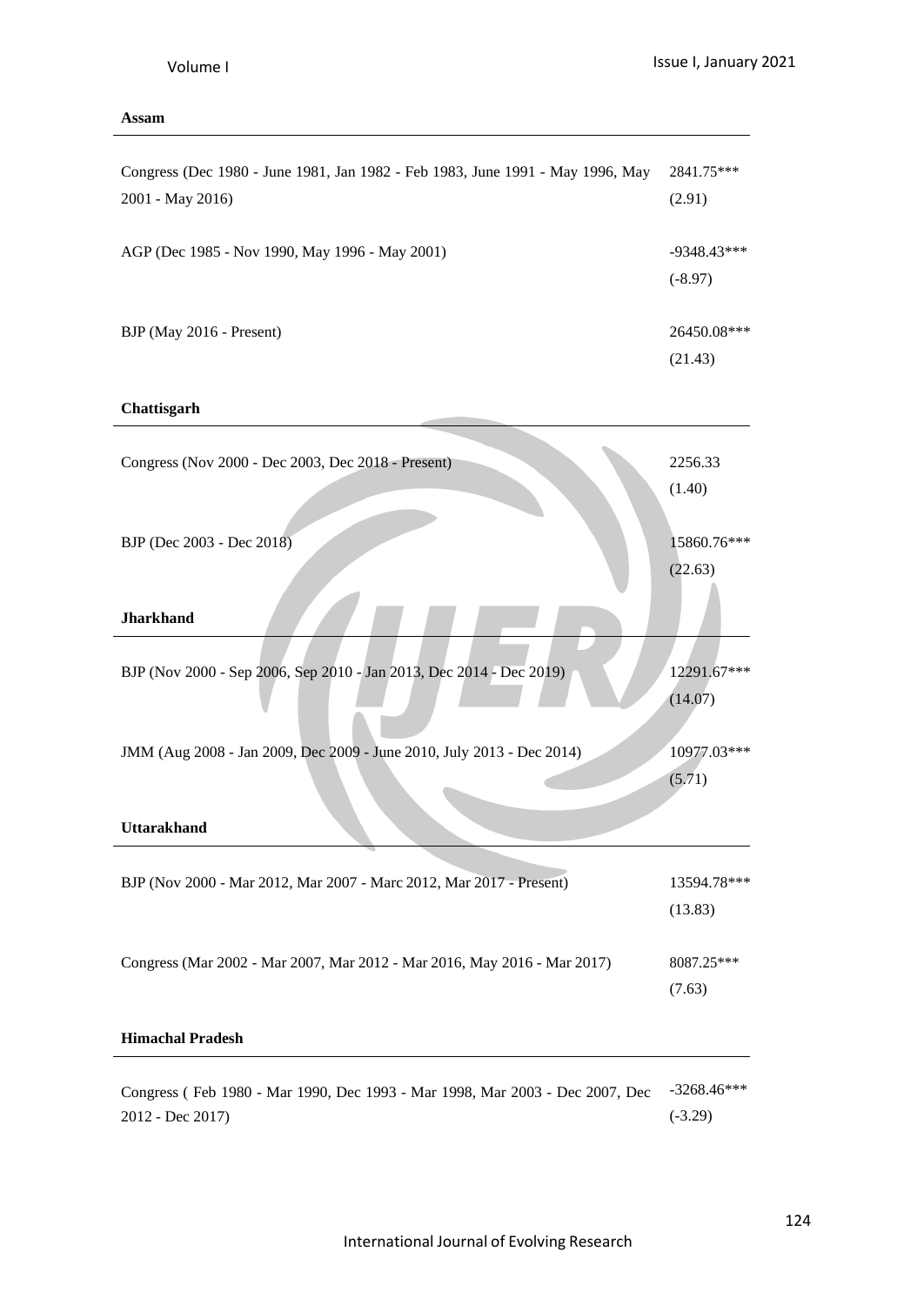BJP (Mar 1990 - Dec 1992, Mar 1998 - Mar 2003, Dec 2007 - Dec 2012, Dec 2017 - 4284.02\*\*\* Present) (4.32)

# **J&K**

| NC (Jan 1980 - July 1984, Nov 1986 - Jan 1990, Ovt 1996 - Oct 2002, Jan 2009 - Jan | $-4146.24***$        |
|------------------------------------------------------------------------------------|----------------------|
| 2015)                                                                              | $(-4.31)$            |
| PDP (Nov 2002 - Nov 2005, Mar 2015 - Jan 2016, April 2016 - June 2018)             | 9963.95***<br>(7.87) |

# **Goa**

| Congress (Jan 1980 - Mar 1990, Jan 1991 - July 1998, Nov 1998 - Feb 1999, June 1999 | $-11363.62***$ |
|-------------------------------------------------------------------------------------|----------------|
| - Nov 1999, June 2005 - Mar 2012)                                                   | $(-12.95)$     |
|                                                                                     |                |
| BJP (Oct 2000 - Feb 2005, Mar 2012 - Present)                                       | 14079.00***    |
|                                                                                     | (16.61)        |
|                                                                                     |                |
| <b>Tripura</b>                                                                      |                |
| CPI (Jan 1980 - Feb 1988, April 1993 - March 2018)                                  | $-816.12$      |
|                                                                                     | $(-0.62)$      |
|                                                                                     |                |
| Congress (Feb 1988 - Mar 1993)                                                      | $-8975.87***$  |
|                                                                                     | $(-6.42)$      |
|                                                                                     |                |
| BJP (Mar 2018 - Present)                                                            | 28886.32***    |
|                                                                                     | (14.04)        |
|                                                                                     |                |
| Pondicherry                                                                         |                |
|                                                                                     |                |
| DMK (Jan 1980 - June 1983, Mar 1990 - Mar 1991, May 1996 - Mar 2000)                | $-9278.51***$  |
|                                                                                     | $(-8.31)$      |
|                                                                                     | 1436.61        |
| Congress (Mar 1985 - Mar 1990, July 1991 - May 1996, Mar 2000 - May 2011, June      |                |
| 2016 - Present)                                                                     | (1.43)         |
| NR Congress (May 2011 - June 2016)                                                  | 14738.55***    |
|                                                                                     | (11.41)        |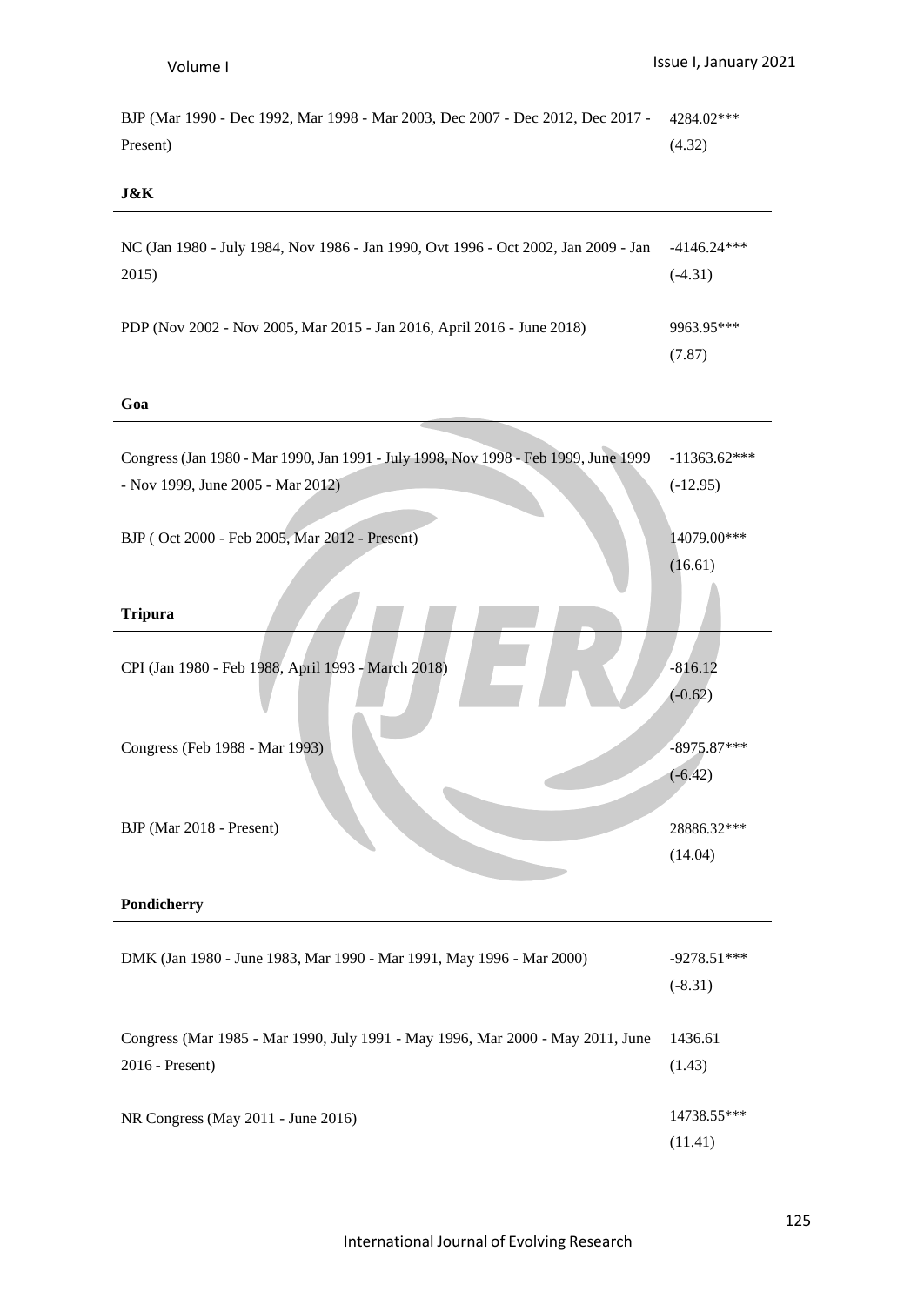# **Meghalaya**

| Congress (May 1981 - Feb 1983, April 1983 - Mar 1990, Feb 1992 - Mar 1998, Mar    | 927.61         |
|-----------------------------------------------------------------------------------|----------------|
| 2003 - Mar 2008, May 2009 - Mar 2018)                                             | (0.84)         |
|                                                                                   |                |
| UDP (March 1998 - Dec 2001, Mar 2008 - Mar 2009)                                  | $-3987.97***$  |
|                                                                                   | $(-2.70)$      |
| <b>Nagaland</b>                                                                   |                |
| NNDP (June 1980 - Nov 1982)                                                       | $-9672.11***$  |
|                                                                                   | $(-4.91)$      |
|                                                                                   |                |
| UDP (Nov 1982 - Oct 1986)                                                         | -9885.74***    |
|                                                                                   | $(-6.32)$      |
|                                                                                   |                |
| Congress (Oct 1986 - Aug 1988, Jan 1989 - May 1990, Feb 1993 - Mar 2003)          | $-9695.25***$  |
|                                                                                   | $(-10.38)$     |
|                                                                                   |                |
| NPF (March 2003 - Jan 2008, March 2008 - Mar 2018)                                | 13238.24***    |
|                                                                                   | (16.38)        |
|                                                                                   |                |
| <b>Manipur</b>                                                                    |                |
| Congress (Nov 1980 - Feb 1981, June 1981 - Feb 1990, April 1992 - April 1993, Dec | 8207.85***     |
| 1994 - Dec 1997, Mar 2002 - Mar 2017)                                             | (7.23)         |
|                                                                                   |                |
| BJP (March 2017 - Present)                                                        | 27805.08***    |
|                                                                                   | (18.68)        |
|                                                                                   |                |
| <b>Sikkim</b>                                                                     |                |
|                                                                                   |                |
| SJP (Oct 1979 - May 1984)                                                         | $-10184.91***$ |
|                                                                                   | $(-6.84)$      |
|                                                                                   |                |
|                                                                                   |                |
| SSP (March 1985 - Dec 1994)                                                       | $-10265.85***$ |
|                                                                                   | $(-9.93)$      |
| SDF (Dec 1994 - May 2019)                                                         | 13109.35***    |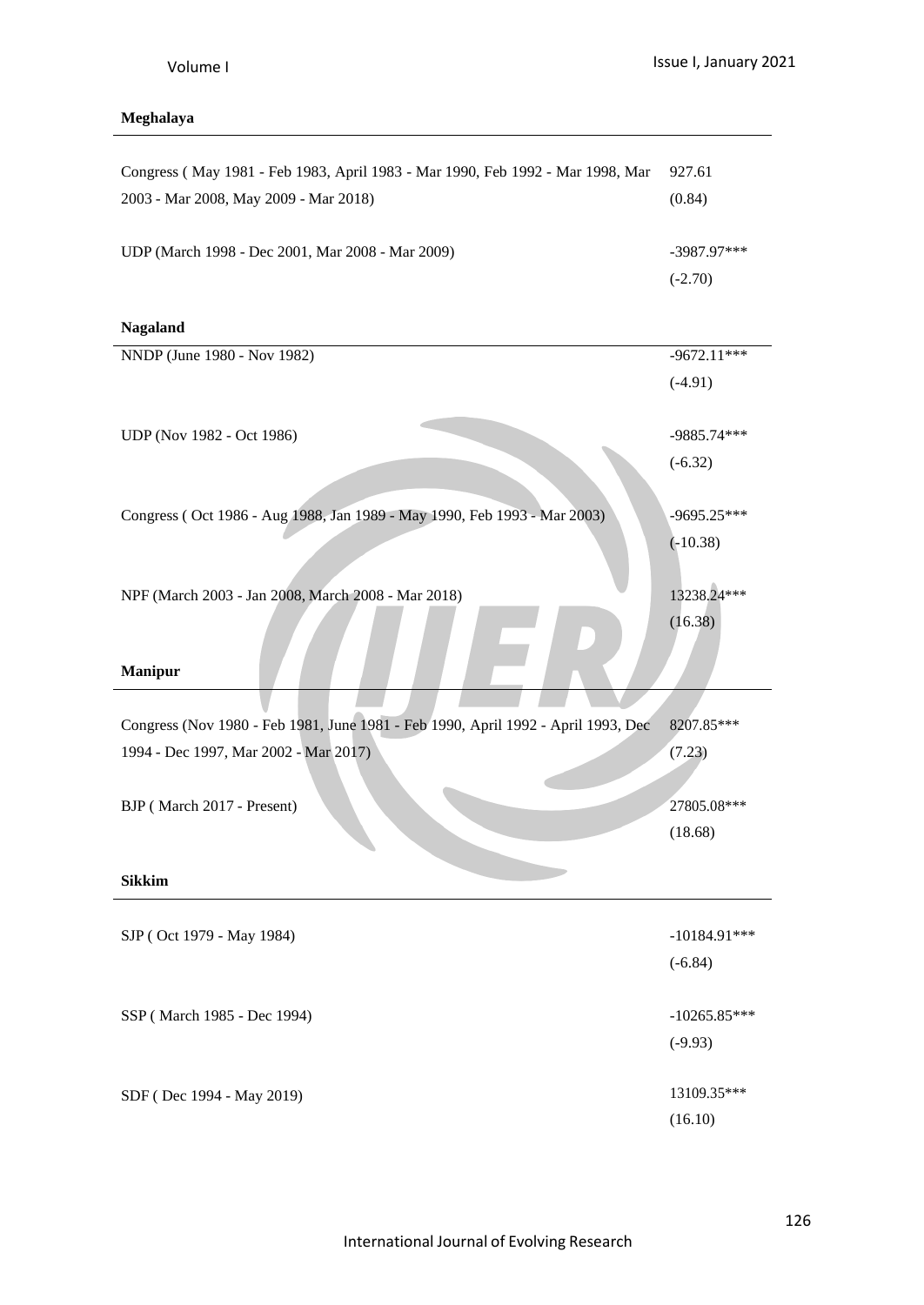# **Arunachal Pradesh**

| Congress (April 2007 - Jan 2016, July 2016 - Sep 2016)                   | 13032.50***<br>(12.99)      |
|--------------------------------------------------------------------------|-----------------------------|
| BJP (Dec 2016 - Present)                                                 | 27297.55***<br>(19.45)      |
| <b>Mizoram</b>                                                           |                             |
| MPC (Jan 1980 - May 1984)                                                | $-10184.91***$<br>$(-6.84)$ |
| Congress (May 1984 - Aug 1986, Jan 1989 - Dec 1998, Dec 2008 - Dec 2018) | 5529.23***<br>(5.79)        |
| MNF (Aug 1986 - Sep 1988, Dec 1998 - Dec 2008, Dec 2018 - Present)       | $-1336.46$<br>$(-1.29)$     |

Notes: T-statistics are reported in parentheses.

\*\*\*implies significant at 1% level, \*\*implies significant at 5% level, \*implies significant at 10% level.

# **4.3. Effects of domestic political events on the stock market performance:**

Table 4.3.1 presented the results of the consequences of the domestic political events on the effectiveness of stock market. The analyses of significance suggested that the domestic events that were related to elections and government change in the country made a major imprint on the country's stock market in the short-run. But regarding the attributes of the effect of the events the results came were mixed. BJP winning at the centre in 2014 was found to be affected by the stock market negatively but when BJP won in 2019, the stock market reacted to this event positively. Congress winning in the 2019 election of the centre was also found to be affecting the country's stock market positively. The evidence of a crucial role of the political conditions of the states in the determination of the stock market effectiveness was once again provided, the election events of most of the states were found be making a major effect on the stock market of the country. In fact, most of the election events of the centre failed to show an immediate short-run imprint on the returns of the stock market but almost all the state events that were concerned with elections or government change made a prominent mark on the efficiency of the stock market in the short-run.

The events that were concerned with major financial decisions and other important decisions taken by the government, RBI and Supreme Court in the country failed to show any significant immediate short-run effect on the country's stock returns. These decisions involved major deals and pacts done with other countries, RBI's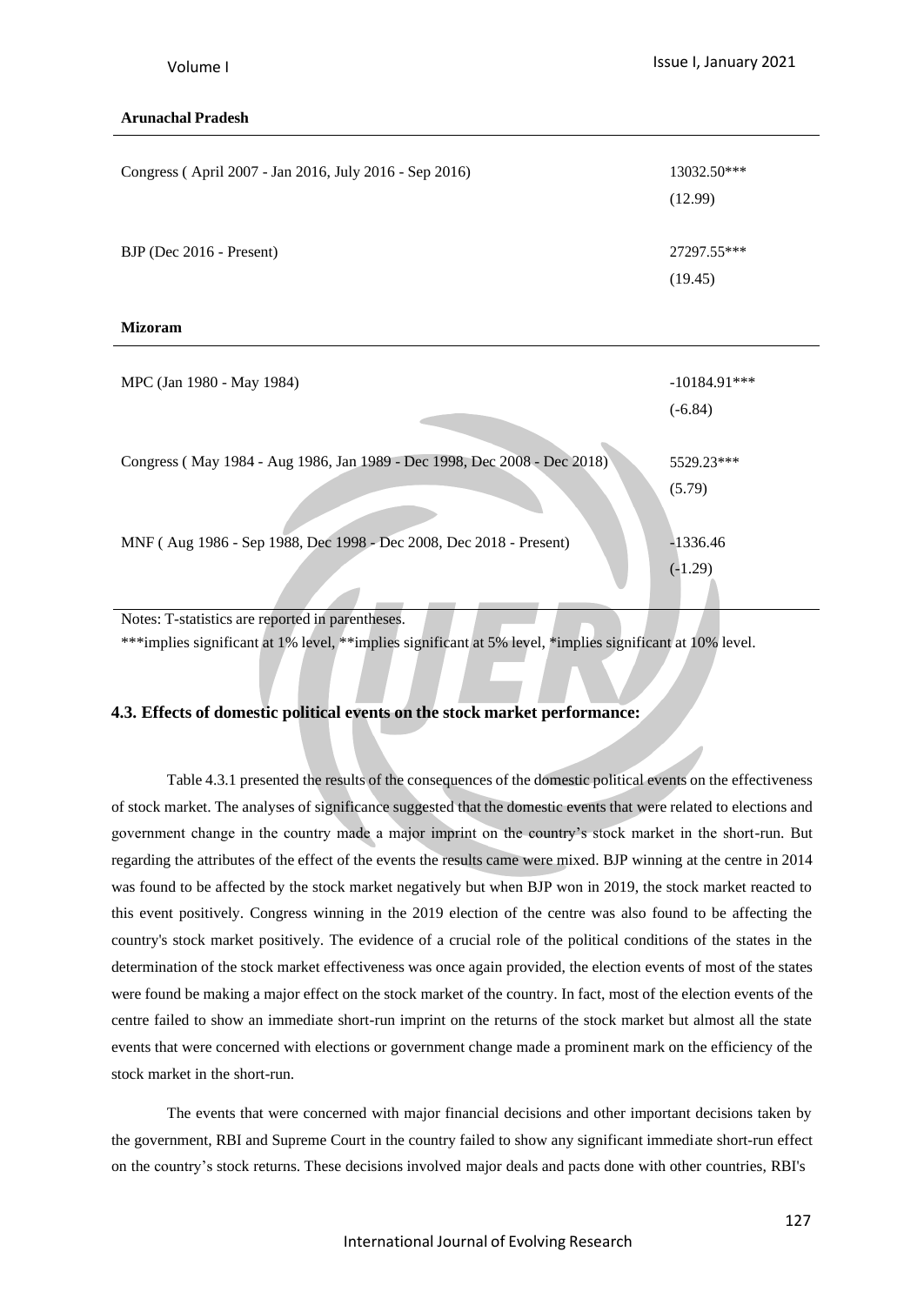policies, Supreme Court decisions, parliament bills, social schemes, etc. The decisions and policies of the government failed to show significant short-run effect on the returns on stock whereas the events that were concerned with terrorism and escalation of tension with Pakistan, such events made an immediate significant unwanted imprint on the returns on stock of the nation in the short-run signifying that any act of terrorism or such act which increases the chances of tension with Pakistan is bad for the effeciency of the stock market of the country. These acts involved bombings done by terrorists in the country, other terror attacks, military confrontation escalation between India and Pakistan, etc.

### Table 4.3.1: Short-run impact of the domestic political events.

### **1. Elections.**

| Manmohan Singh of the Indian National Congress re-elected as Prime Minister of India      | 274.67        |
|-------------------------------------------------------------------------------------------|---------------|
| (2009).                                                                                   | (0.23)        |
|                                                                                           |               |
| The election results of Bihar Legislative Assembly were announced. (2010)                 | 1419.47***    |
|                                                                                           | (2.92)        |
|                                                                                           |               |
| The election results of 7 Vidhan Sabhas were announced. (2012)                            | $-84.13$      |
|                                                                                           | $(-0.24)$     |
|                                                                                           |               |
| The election results of Chhattisgarh, Delhi, Madhya Pradesh and Rajasthan were announced  | 1258.58***    |
| (2013)                                                                                    | (4.72)        |
|                                                                                           |               |
| Result of elections 2014 were declared. UPA was defeated, NDA led by BJP won the          | $-224.78$     |
| elections (2014).                                                                         | $(-0.23)$     |
|                                                                                           |               |
| Bihar election results were announced. (2015)                                             | $-1619.42***$ |
|                                                                                           | $(-3.68)$     |
|                                                                                           |               |
| Delhi Legislative Assembly election's results were announced, Aam Aadmi Party secured 67  | 1694.93***    |
| of 70 seats (2015).                                                                       | (4.13)        |
| Results of 5 state elections were announced, the states were as follows, Tamil Nadu, West | $-1706.67***$ |
| Bengal, Assam and Puducherry. (2016).                                                     | $(-2.78)$     |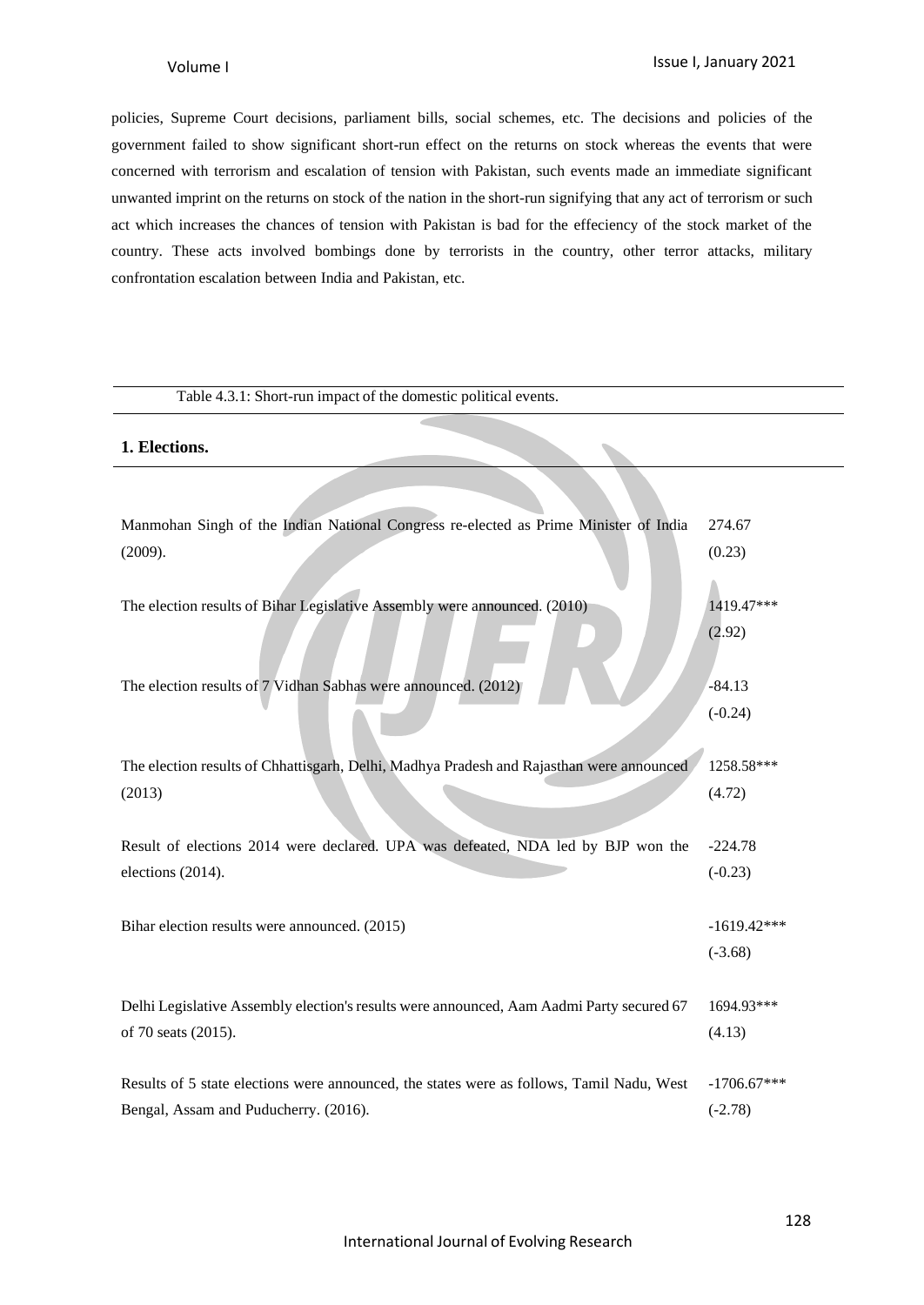| Election results of Chhattisgarh, Goa, Manipur, Punjab and Uttar Pradesh were announced.<br>(2017)                                   | $-1450.64*$<br>$(-1.85)$   |
|--------------------------------------------------------------------------------------------------------------------------------------|----------------------------|
| Nitish Kumar of JDU resigns as Chief Minister of Bihar, breaking the coalition with Indian<br>National Congress and RJD. (2017)      | 1520.95**<br>(2.24)        |
| The BJP wins majority of the seats in the assembly elections of Himachal Pradesh and<br>Gujarat. (2017)                              | 3003.40***<br>(4.56)       |
| Madhya Pradesh, Mizoram, Telangana, Chhattisgarh and Rajasthan assembly election<br>results were announced. (2018)                   | 634.31<br>(1.33)           |
| Counting and declaration of results for the 2019 Indian general elections, Narendra Modi of<br>BJP secured landslide victory. (2019) | 1915.67***<br>(4.30)       |
| 2. Major decisions of government.                                                                                                    |                            |
| 2.1. Financial                                                                                                                       |                            |
| India and the US signed a defence pact. (2009)                                                                                       | 1577.03<br>(1.52)          |
| A nuclear reactor deal was signed between Russia and India under which will see Russia                                               | $-842.76$                  |
| building 16 nuclear reactors in India. (2010)                                                                                        | $(-1.61)$                  |
| Saving Bank interest rate decontrolled by Reserve Bank of India. (2011)                                                              | $-281.42$<br>$(-0.67)$     |
| Supreme Court cancelled all 122 licences given by A Raja in 2G spectrum case. (2012)                                                 | 49.09<br>(0.13)            |
| RBI slashed repo rate by 50 basis points for the 1st time in 3 years. (2012)                                                         | $-369.39$<br>$(-1.14)$     |
| Lok Sabha passed the National Food Security Bill. (2013)                                                                             | $-1223.22***$<br>$(-5.15)$ |
| Austrailia and India signed a deal under which for energy generation Australia will supply<br>Uranium to India. (2014)               | 2510.61***<br>(2.57)       |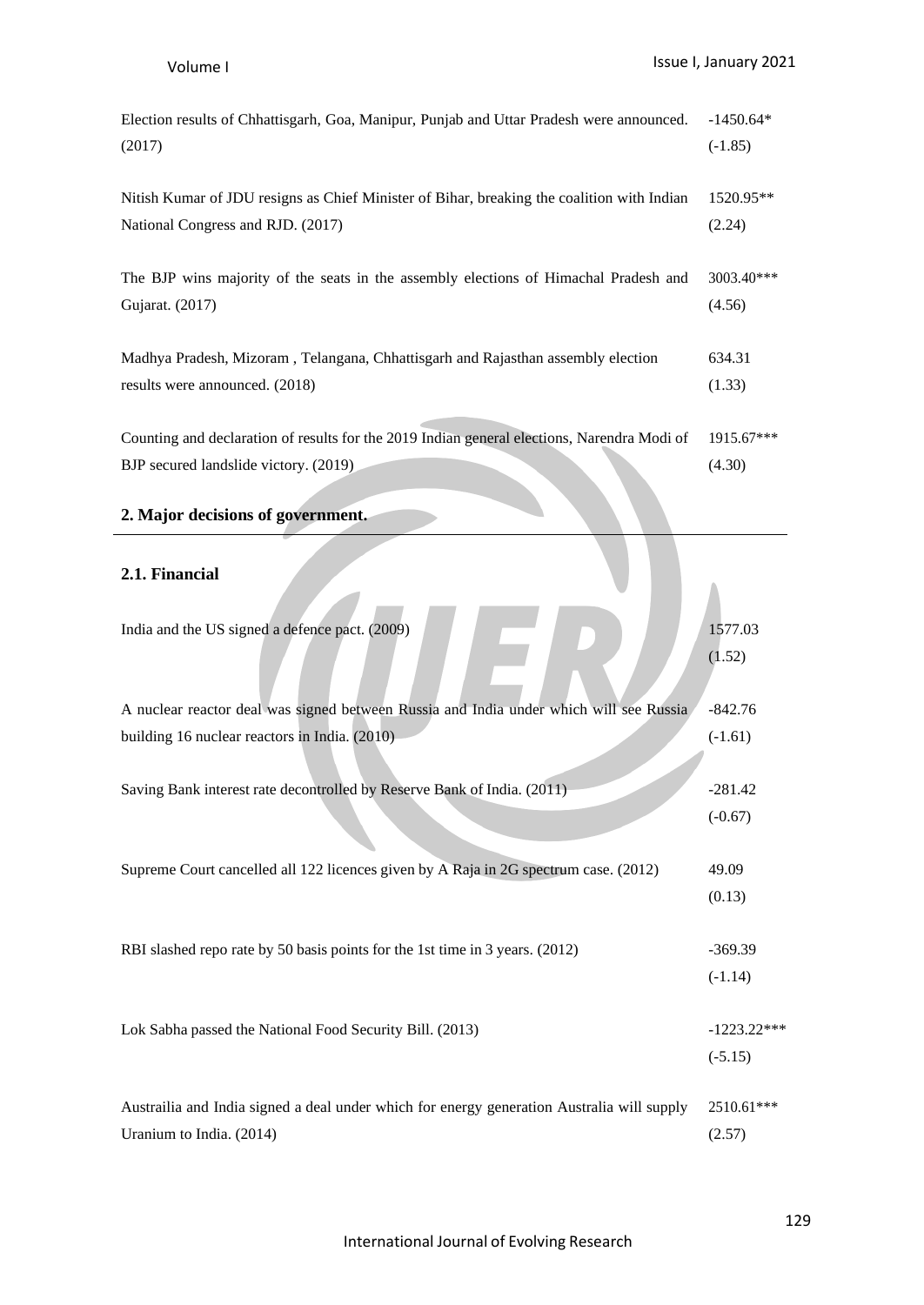| India and Iran signed an agreement which would allow India to develop the Port of Chabahar.                                      | $-287.99$              |
|----------------------------------------------------------------------------------------------------------------------------------|------------------------|
| (2015)                                                                                                                           | $(-0.68)$              |
| Three large scale social security schemes were launched, Atal Pension Yojna, Pradhan                                             | 4.93                   |
| Mantri Jeevan Jyoti Bima Yojna and Pradhan Mantri Suraksha Bima Yojana. (2015)                                                   | (0.01)                 |
| India signed the legal framework of the Asian Infrastructure Investment Bank and                                                 | 571.60                 |
| pledged US\$8.3 billion towards it. (2015)                                                                                       | (1.43)                 |
| Bombay High Court judged in favour of Vodafone in the alleged tax avoidance case. (2015)                                         | $-333.08$<br>$(-0.74)$ |
| Telecom Regulatory Authority of India (TRAI) mandated that the telecom operator will have                                        | $-18.15$               |
| to pay ₹1 for each dropped call to the subscriber, from 1 January 2016 onward. (2015)                                            | $(-0.04)$              |
| The Indian government withdraws $\text{\textsterling}500$ and $\text{\textsterling}1000$ banknotes with immediate effect, (2016) | 410.71<br>(0.76)       |
| Government approves merger of Dena Bank and Vijaya Bank with Bank of Baroda. (2019)                                              | $-1961.84***$          |
| 2.2. Other Decisions                                                                                                             | $(-4.41)$              |
| The Lokpal and Lokayuktas Bill was passed by the Rajya Sabha (2013).                                                             | 1321.75***<br>(4.64)   |
| Indian state of Andhra Pradesh was split in two new states Telangana and Andhra Pradesh.                                         | 603.21                 |
| (2014)                                                                                                                           | (0.69)                 |
| Supreme court banned instant triple talaq. (2017)                                                                                | 701.85<br>(1.03)       |
| Article 370 and 35A Article was revoked from the Indian constitution that gave special status                                    | $-736.81$              |
| to the state of Jammu and Kashmir. The government also bifurcated Jammu and Kashmir and                                          | $(-1.49)$              |

Ladakh into separate Union Territories. (2019)

# **3. Terrorism & escalation of tensions with Pakistan.**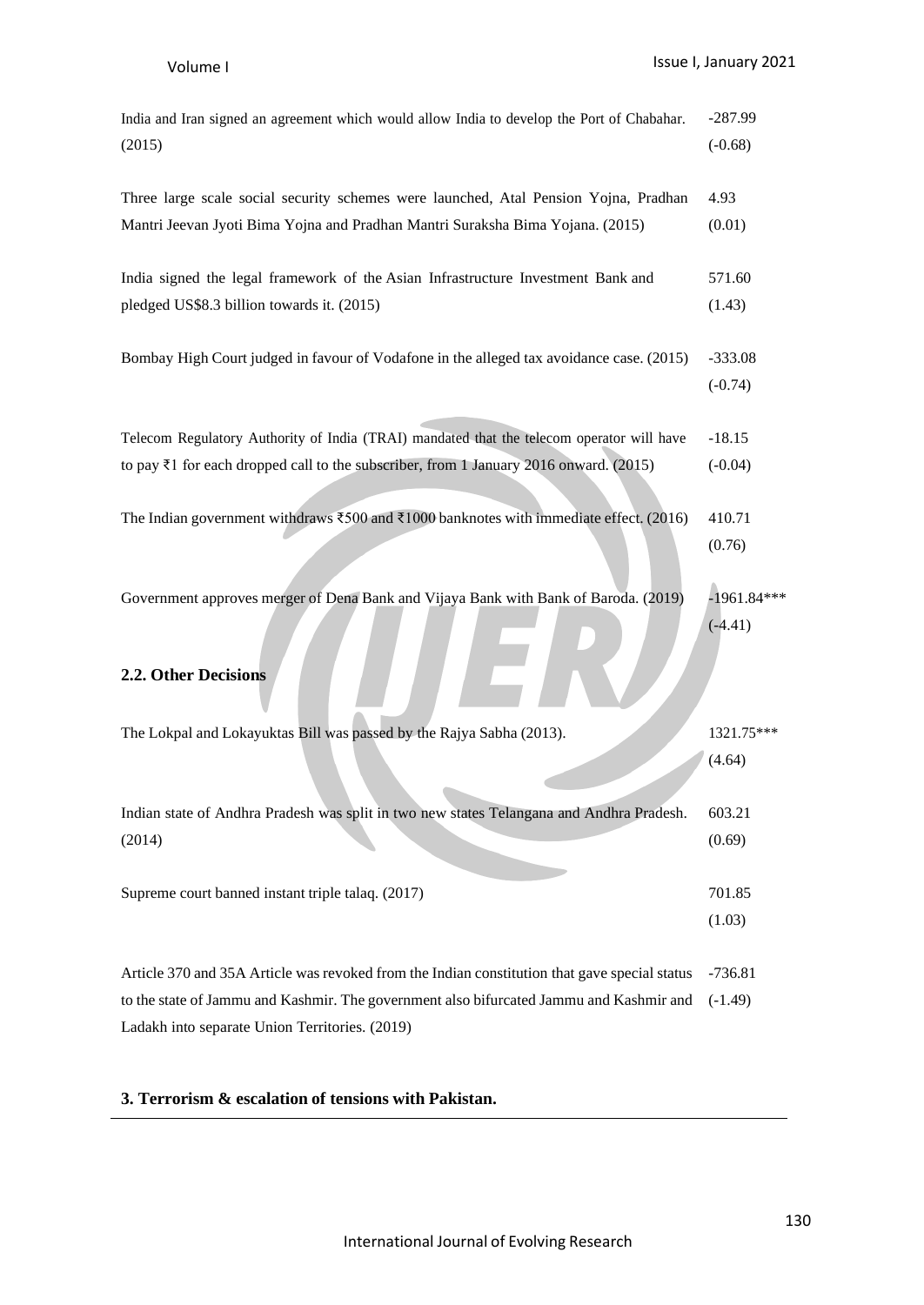| Pune bombing: a bomb exploded at the German Bakery in the city of Pune in western India,              | $-2014.77***$            |
|-------------------------------------------------------------------------------------------------------|--------------------------|
| killing 17 people and injuring at least 60 others. (2010)                                             | $(-3.93)$                |
| Air India Express Flight 812 overshoots the runway at the Mangalore International Airport of          | $-1632.99***$            |
| India, killing 158 people and leaving only 8 survivors. (2010)                                        | $(-3.58)$                |
| India-Pakistan border incidents begin. (2013)                                                         | 46.39<br>(0.17)          |
| Terror attacks on Hyderabad in Dilsukhnagar area. Two separate explosions killed 17 people.<br>(2013) | $-607.77**$<br>$(-2.06)$ |
| Heavily armed gunmen, reportedly members of Jaish-e-Mohammed, attacked an Indian Air                  | $-1280.00**$             |
| Force base in Pathankot, Punjab. (2016)                                                               | $(-2.23)$                |
| India-Pakistan military confrontation escalated following Uri attack on 19 September.<br>(2016)       | 2120.60***<br>(4.29)     |
| Pulwama attack: A convoy of vehicles carrying security personnel on the Jammu-Srinagar                | $-2142.63***$            |
| National Highway. (2019)                                                                              | $(-4.53)$                |
| Balakot airstrike was carried out by Indian air force crossing the Line of Control directed           | $-1692.55***$            |
| against a terrorist training camp. (2019)                                                             | $(-3.24)$                |

Notes: T-statistics are reported in parentheses. \*\*\*implies significant at 1% level, \*\*implies significant at 5% level, \*implies significant at 10% level.

#### **4.4. Effects of global Political events on the domestic stock market performance.**

Table 4.4.1 presented the results of the effect of the global political events on the efficiency of the Indian stock market. The international events concerned with terrorism and civil unrest also found to be bad for the performance of the Indian stock market. Most of the international events that were concerned with terrorism and civil unrest left a significant negative impact on the Indian stock market. These events involved escalation of tensions between two countries, major protests, terror attacks, large scale violence, etc. Quite interestingly, the domestic financial decisions did not have an impact on the stock market significantly in the short-run but the major international financial deals and pacts were found to be making a significant immediate short-run effect on the returns on stock. The international events that were concerned with elections and government change showed mixed results in the context of their significance in affecting the returns on stock returns, some events were found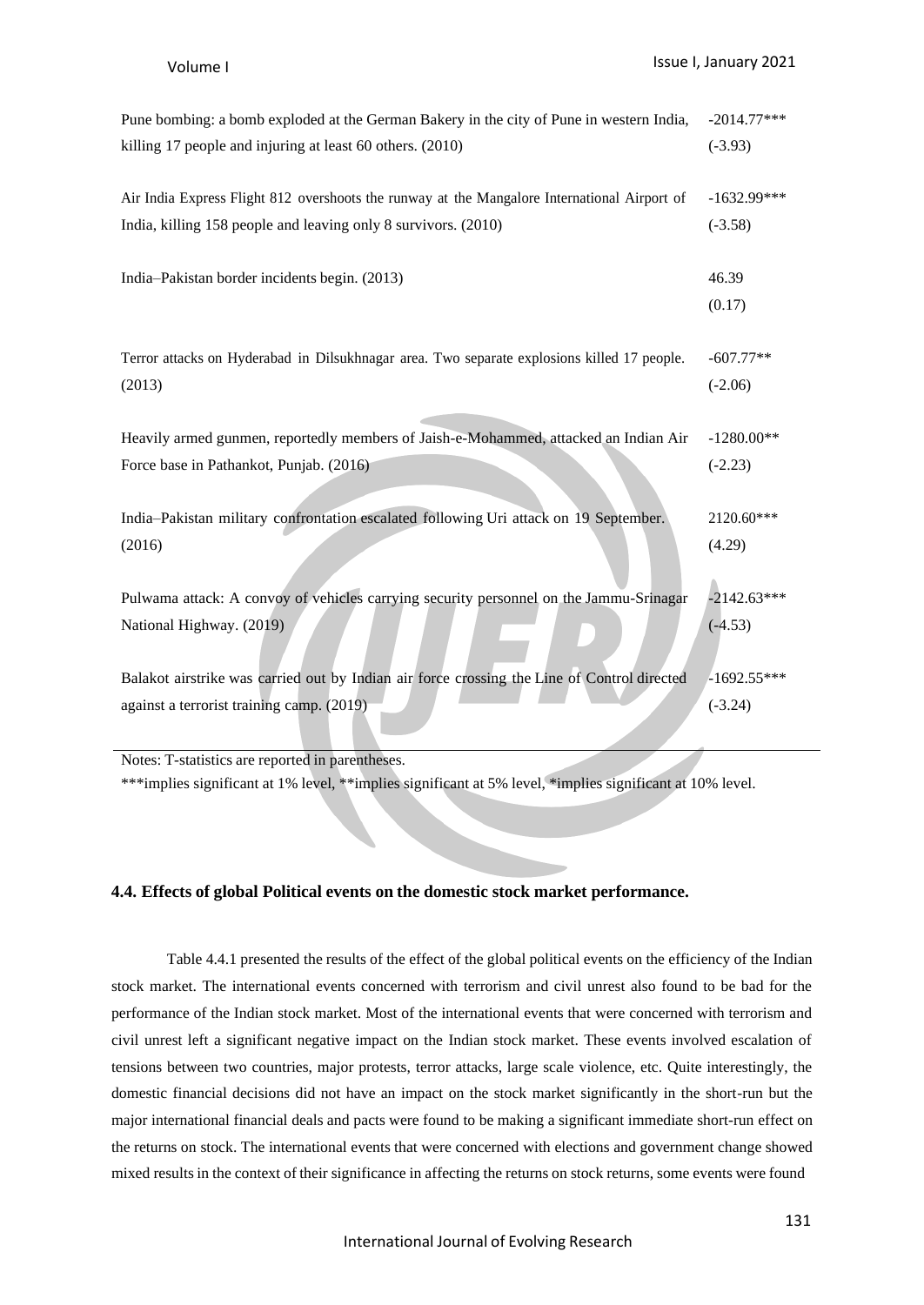significant in affecting the stock market of India in the short-run and some were not found to be affecting the stock market effeciency of India in the short-run, the events of the countries which have more political importance in the world were found to be more connected with the Indian stock market. These involved the US, Russia and China. The election and government change events of Australia, the UK, Brazil, Spain and Philippine were found to be less connected with the stock market of India.

# Table 4.4.1 Short-run impact of global political events. **1. Elections.** Barack Obama is sworn in as the 44th President of the United States. (2009) -4823.37\*\*\* (-4.55) Australian federal election, Julia Gillard's Labour Government is re-elected, defeating the Liberal/National Coalition which is led by Tony Abbott narrowly. (2010) -46.99  $(-0.09)$ Vladimir Putin is elected President of Russia. (2012) -1297.31\*\*\*  $(-4.11)$ Barack Obama is re-elected President of the United States. (2012) 1082.42\*\*\* (3.20) Australian federal election: The Liberal/National Coalition which is led by Tony Abbott defeats the Labour Government led by Prime Minister Kevin Rudd. (2013) 123.15 (0.38) UK General Election results, the first Conservative majority government in 18 years. (2015) -234.44  $(-0.52)$ Australian federal election, Malcolm Turnbull's Liberal/National Coalition Government is narrowly re-elected, defeating the Labour Party led by Bill Shorten. (2016) 1020.16 (1.64) Donald Trump is elected the 45th President of the United States as a Republican after running a campaign widely characterized as populist. (2016) 410.71 (0.76) A snap general election is held in the UK, resulting in a hung parliament. (2017) 214.75 (0.29)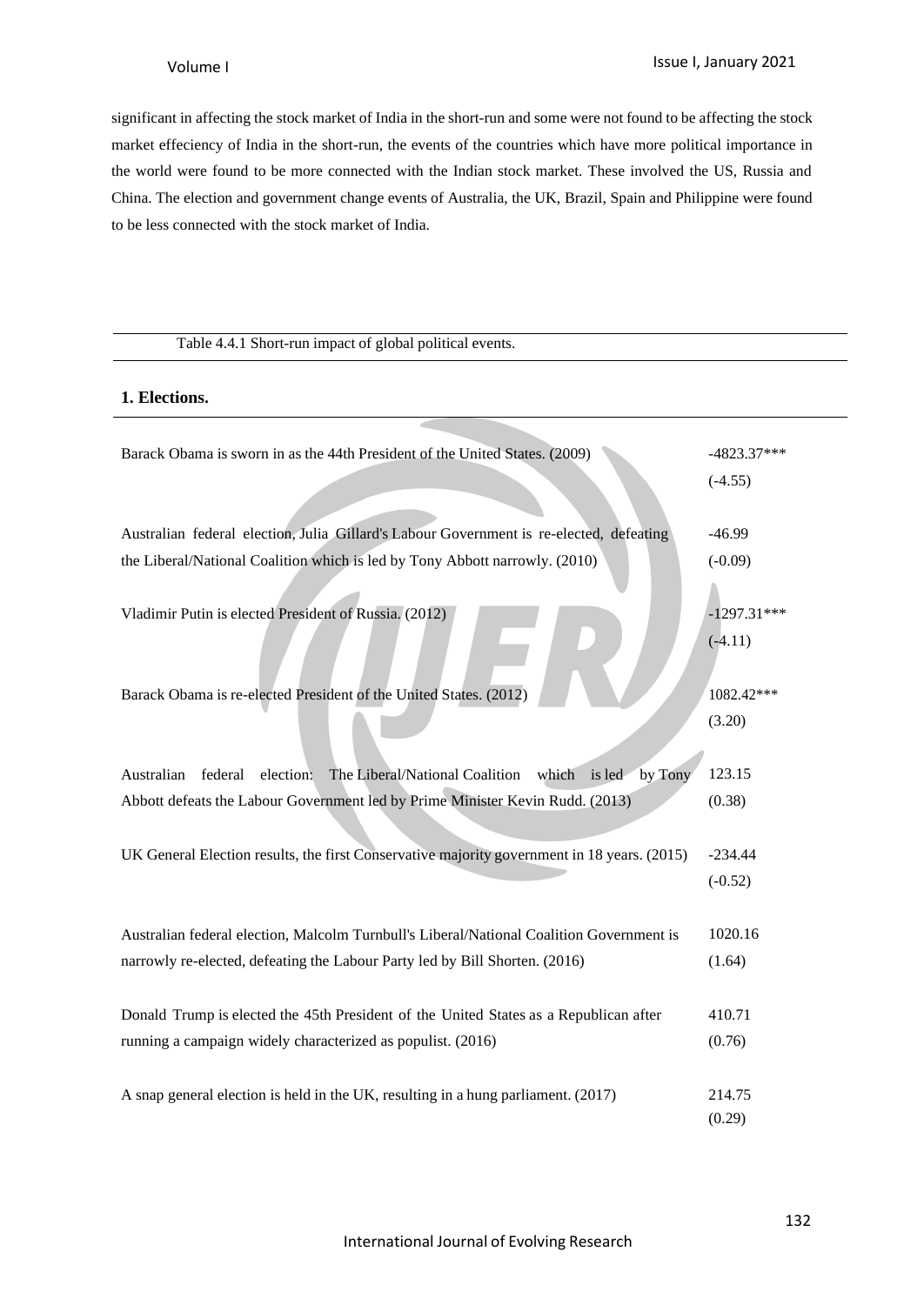| China's government approves a constitutional change that removes term limits for its leaders,  | $-2024.49***$              |
|------------------------------------------------------------------------------------------------|----------------------------|
| granting Xi Jinping the status of "President for Life". (2018)                                 | $(-4.14)$                  |
| In the Russian presidential election, Vladimir Putin is elected for a fourth term. (2018)      | $-2497.34***$<br>$(-5.21)$ |
| The far-right Jair Bolsonaro is elected as the next President of Brazil, with 55% of the vote. | $-797.51$                  |
| (2018)                                                                                         | $(-1.59)$                  |
| Israeli legislative election takes place, for all 120 seats in the Knesset. (2019)             | 1141.95**<br>(2.33)        |
| A general election takes place in Spain, for all 350 seats in the Congress of Deputies and 208 | 845.23                     |
| (of the $266$ ) seats in the Senate. $(2019)$                                                  | (1.59)                     |
| General election in Philippine takes place, for all 297 seats in the House of                  | 349.59                     |
| Representatives and 12 seats in the Senate. (2019)                                             | (0.79)                     |
| Australian federal election: Scott Morrison's Liberal/National Coalition Government is         | 1570.55***                 |
| narrowly re-elected. (2019)                                                                    | (3.24)                     |
| British Prime Minister Theresa May announces her resignation as Conservative leader.           | 2081.57***                 |
| (2019)                                                                                         | (4.71)                     |
| Greek legislative election takes place. (2019)                                                 | 1109.27**<br>(2.41)        |
| 2. Violence, terrorism and unrest.                                                             |                            |
| North Korea shells Yeonpyeong Island, prompting a military response by South Korea.            | 1438.05***                 |
| (2010)                                                                                         | (3.14)                     |
| Occupy Wall Street protests begin in the United States. (2011)                                 | $-1240.33***$<br>$(-2.81)$ |
| A bombing in Khyber Agency, Pakistan, kills at least 30 people and 78 others injured. (2012)   | $-1328.83***$<br>$(-4.22)$ |

Violent protests takes place in Bucharest, Romania. (2012) -1269.33\*\*\*

International Journal of Evolving Research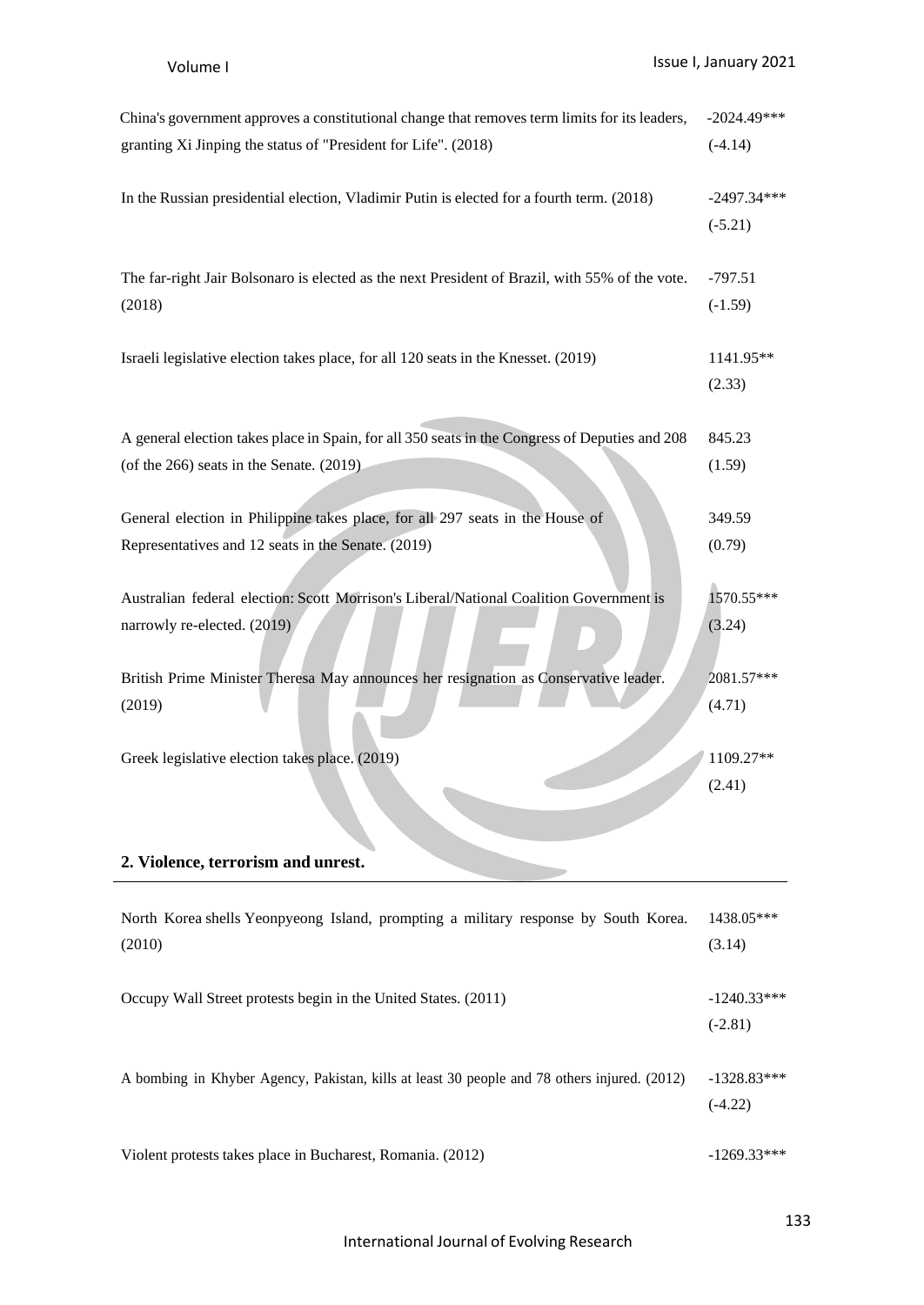|                                                                                              | $(-3.53)$                  |
|----------------------------------------------------------------------------------------------|----------------------------|
| Israel launches Operation Pillar of Defence against the Palestinian-governed Gaza Strip.     | 825.02**                   |
| (2012)                                                                                       | (2.27)                     |
| Amid mass protests across Egypt, President Mohamed Morsi is deposed in a military coup       | $-258.53$                  |
| d'état, leading to widespread violence. (2013)                                               | $(-0.93)$                  |
| 1,429 are killed in the Ghouta chemical attack during the Syrian Civil War. (2013)           | $-1484.76***$<br>$(-5.67)$ |
| Bannu bombing: a Taliban vehicle bomb attack on a Pakistani military convoy in the city      | $-3718.45***$              |
| of Bannu. (2014)                                                                             | $(-4.14)$                  |
| Multiple terrorist attacks claimed by Islamic State of Iraq and the Levant (ISIL) in Paris,  | $-1649.10***$              |
| France, result in 130 fatalities. (2015).                                                    | $(-3.75)$                  |
| Brussels bombings: Suicide bombing attacks at Brussels' Zaventem airport and Maalbeek        | $-1194.47**$               |
| metro station. (2016)                                                                        | $(-2.08)$                  |
| France experiences its worst civil unrest since the protests of 1968 due to the yellow vests | 308.67                     |
| movement. (2018)                                                                             | (0.53)                     |
| A mass shooting at a Walmart store in El Paso, Texas, United States, leaves 22 people dead   | $-773.03$                  |
| and 24 others injured. (2019)                                                                | $(-1.45)$                  |
| 3. Financial Decisions.                                                                      |                            |
| The Eurozone and the International Monetary Fund agree to provide a $E$ 110 billion bailout  | $-1112.78**$               |
| package for Greece. (2010)                                                                   | $(-2.27)$                  |
| Eurozone countries give consent to rescue package for the Republic of Ireland. (2010)        | 1379.43***<br>(2.83)       |
| The European Union agrees to a $\epsilon$ 78 billion rescue deal for Portugal. (2011)        | 338.25<br>(0.85)           |

| The European Union announces an agreement to tackle the European sovereign debt crisis. [199.27] |           |
|--------------------------------------------------------------------------------------------------|-----------|
| (2011)                                                                                           | $(-0.41)$ |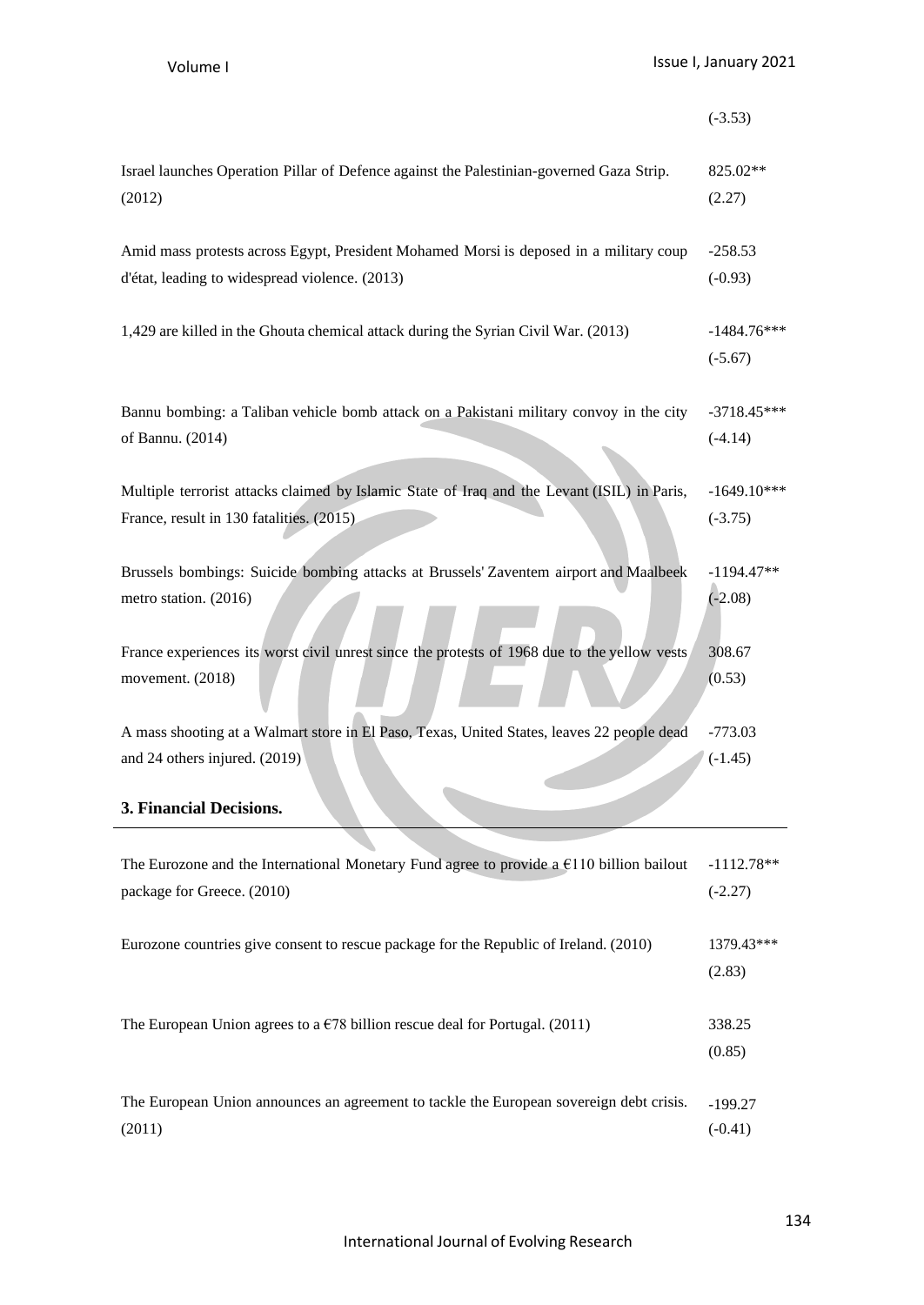| The European Union agrees to a $\epsilon$ 10 billion economic bailout for Cyprus. (2013)  | $-1018.90***$ |
|-------------------------------------------------------------------------------------------|---------------|
|                                                                                           | $(-3.76)$     |
|                                                                                           |               |
| United States President Barack Obama's new economic sanctions against Russia go into      | $-2270.78***$ |
| effect. $(2014)$                                                                          | $(-2.47)$     |
|                                                                                           |               |
| The EU-Japan Economic Partnership Agreement is signed, the world's largest bilateral free | 1368.68***    |
| trade deal. $(2018)$                                                                      | (2.91)        |
|                                                                                           |               |

Notes: T-statistics are reported in parentheses.

\*\*\*implies significant at 1% level, \*\*implies significant at 5% level, \*implies significant at 10% level.

# **4.5. Effect of domestic political environment on the stock market performance:**

Table 5.5.1 presented the results of the impact of the domestic political environment on the performance of the stock market. Maintaining a good domestic political environment was found to be beneficial for the country's stock market growth as the stock market responded positively to increase in political stability, political globalisation and state legitimacy.

| Table 4.5.1 Impact of domestic political environment. |  |  |  |
|-------------------------------------------------------|--|--|--|
|-------------------------------------------------------|--|--|--|

| Political Stability Index            | 19565.42<br>(1.58)       |
|--------------------------------------|--------------------------|
| Political Rights Index               | $-3852.45$<br>$(-1.31)$  |
| <b>Political Globalization Index</b> | 604.07***<br>(7.5)       |
| State Legitimacy Index               | $-8687.58*$<br>$(-1.88)$ |

Notes: T-statistics are reported in parentheses.

\*\*\*implies significant at 1% level, \*\*implies significant at 5% level, \*implies significant at 10% level.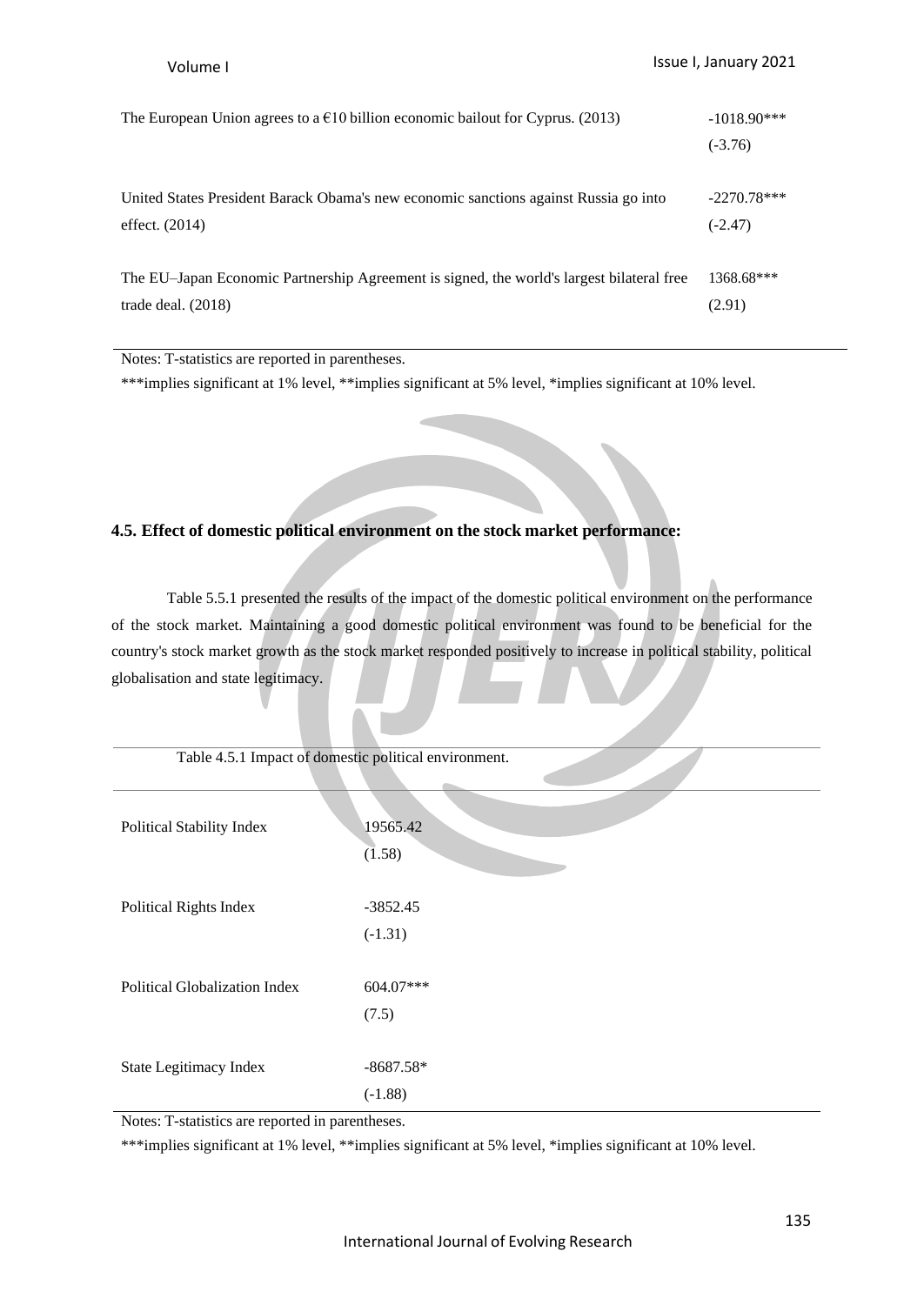# **5. Conclusion:**

The positive impact of BJP regimes and negative impact of the congress and communist party regimes on the stock market performance suggested that under regimes of right-wing parties the stock market flourishes more as compared to the centrist or left ideology regimes in case of India.

The smaller and less established parties whenever came in power, the business community saw their governments negatively and under their tenures, the stock market performed badly. The examples of such parties are Janata Dal and Samajwadi Party at the centre, Janata Dal in Uttar Pradesh, Janata Party in Karnataka, Janata Dal and RJP in Gujarat, TDP in Andhra Pradesh, Janata Dal, HVP and INLD in Haryana, Janata Dal in Odisha, NNDP and UDP in Nagaland and MPC in Mizoram.

The events related to elections and government changes at the centre or at the state level in the country make an immediate prominent mark on the nation's stock returns. The events of elections and government changes of only politically important countries like the US, China and Russia make a impactful effect on the Indian stock returns.

The domestic financial and other important decisions taken by the government, RBI and Supreme Court failed to show significant impact on the stock market performance of the country but major financial deals and pacts between other countries of the world made a significant impact on the stock returns of India.

Domestic events related with terror attacks and escalation of tension with Pakistan found to be bad for the stock market performance of the country, the international events related with terrorism, civil unrest and escalation of tensions between two countries also found to be negatively related with the stock returns of India.

Improvement in the domestic political conditions of India affected the stock market's performance of India positively. Increase in political stability, state legitimacy and political globalization of India improved the performance of its stock market.

#### **References:**

- Arin, K. P., Molchanov, A., & Reich, O. F. M. (2012). Politics, stock markets, and model uncertainty. *Empirical Economics*, *45*(1), 23–38. doi: 10.1007/s00181-012-0601-5
- Asongu, S. A., & Nwachukwu, J. C. (2016). Political Regimes and Stock Market Performance in Africa. *Political Studies Review*, *16*(3), 240–249. doi: 10.1177/1478929916663217
- Balaji, C., Kusuma, G. D. V., & Kumar, B. R. (2018). Impact of General Elections on Stock Markets in India. *Open Journal of Economics and Commerce*, *1*(2), 1–7.
- Brander, J. A. (1991). Election Polls, Free Trade, and the Stock Market: Evidence from the 1988 Canadian General Election. *The Canadian Journal of Economics*, *24*(4), 827. doi: 10.2307/135695